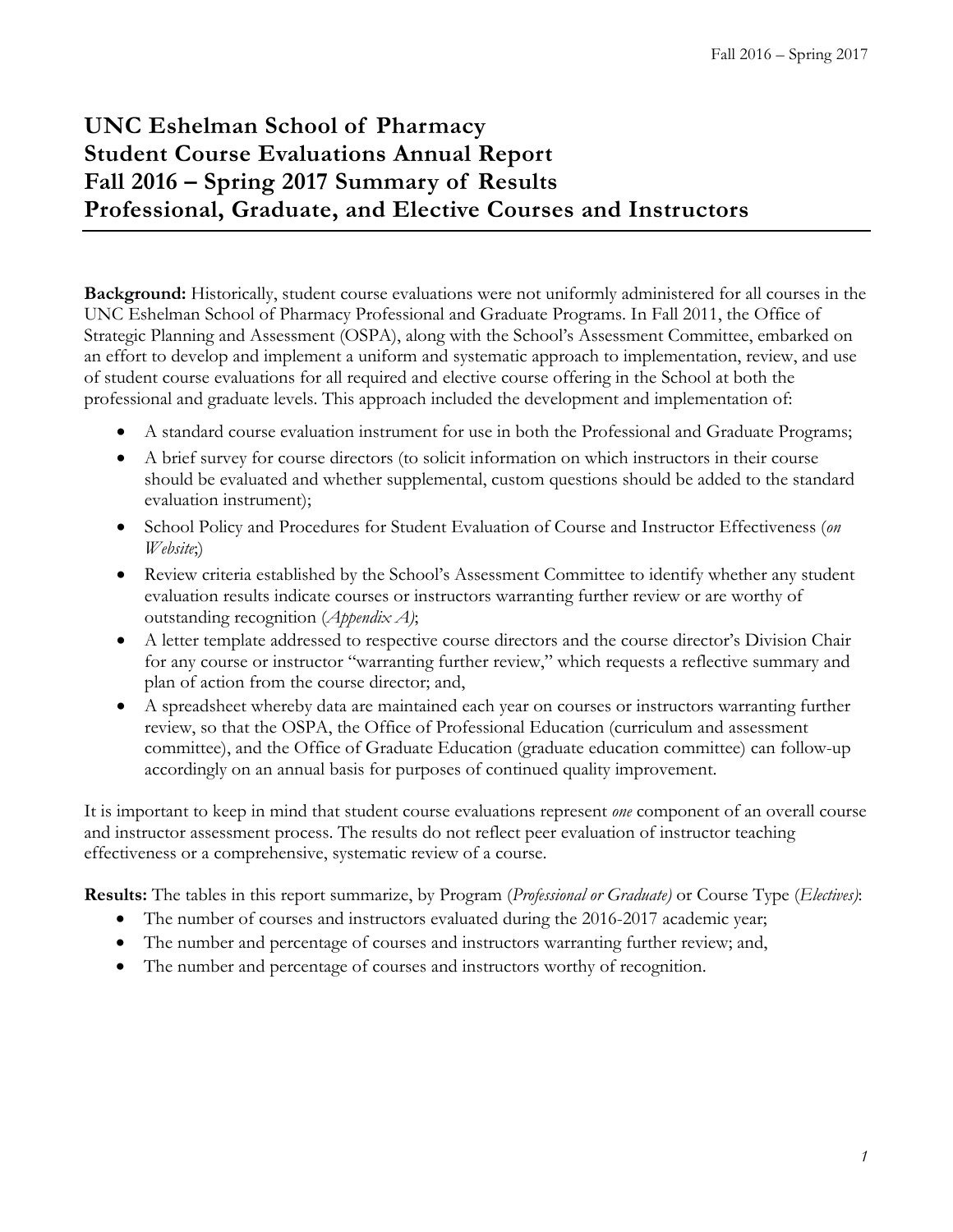## **SUMMARY OF IDENTIFIED OUTLIERS BY PROGRAM/COURSE TYPE:**

| <b>SUMMARY OF ALL COURSES</b> |                         |                      |                               |               |                              |               |  |  |
|-------------------------------|-------------------------|----------------------|-------------------------------|---------------|------------------------------|---------------|--|--|
| Program/Course<br>Type        | Year                    | Courses<br>Evaluated | <b>Warrant Further Review</b> |               | <b>Worthy of Recognition</b> |               |  |  |
|                               |                         | #                    | ₩                             | $\frac{0}{0}$ |                              | $\frac{9}{6}$ |  |  |
| Professional                  | Fall 2016 – Spring 2017 | 31                   |                               | 12.90%        |                              | 9.68%         |  |  |
| Graduate                      | Fall 2016 – Spring 2017 | 24                   |                               | $0.00\%$      |                              | 20.83%        |  |  |
| Electives <sup>1</sup>        | Fall 2016 – Spring 2017 | 22                   |                               | $4.55\%$      |                              | 54.55%        |  |  |

| <b>SUMMARY OF ALL INSTRUCTORS</b> |                             |                                       |  |                                     |    |                                    |  |  |
|-----------------------------------|-----------------------------|---------------------------------------|--|-------------------------------------|----|------------------------------------|--|--|
| Program/Course<br>Type            | Year                        | <i>Instructors</i><br>Evaluated $2,3$ |  | Warrant Further Review <sup>4</sup> |    | Worthy of Recognition <sup>5</sup> |  |  |
|                                   |                             | #                                     |  | $\frac{0}{0}$                       | #  | $\frac{0}{0}$                      |  |  |
| Professional                      | Fall $2016 -$ Spring $2017$ | 96                                    |  | $0.00\%$                            | 31 | 32.29%                             |  |  |
| Graduate                          | Fall 2016 – Spring 2017     | 85                                    |  | $0.00\%$                            | 50 | 58.82%                             |  |  |
| <b>Electives</b>                  | Fall $2016 -$ Spring $2017$ | 78                                    |  | $0.00\%$                            | 48 | 61.54%                             |  |  |

<u> 1989 - Johann Barn, mars eta bat erroman erroman erroman erroman erroman erroman erroman erroman erroman err</u>

<sup>&</sup>lt;sup>1</sup> Elective Courses can be Professional and/or Graduate.

<sup>&</sup>lt;sup>2</sup> Course Directors identify instructors to be evaluated by students; there are no requirements on number of contact hours taught in order to be evaluated. Therefore, some instructors may have taught numerous times in one

<sup>&</sup>lt;sup>3</sup> If an instructor was evaluated in more than one course per semester, in a given Program or Course Type, s/he is only counted once.<br><sup>4</sup> If an instructor met "warrants further review" criteria more than once per semester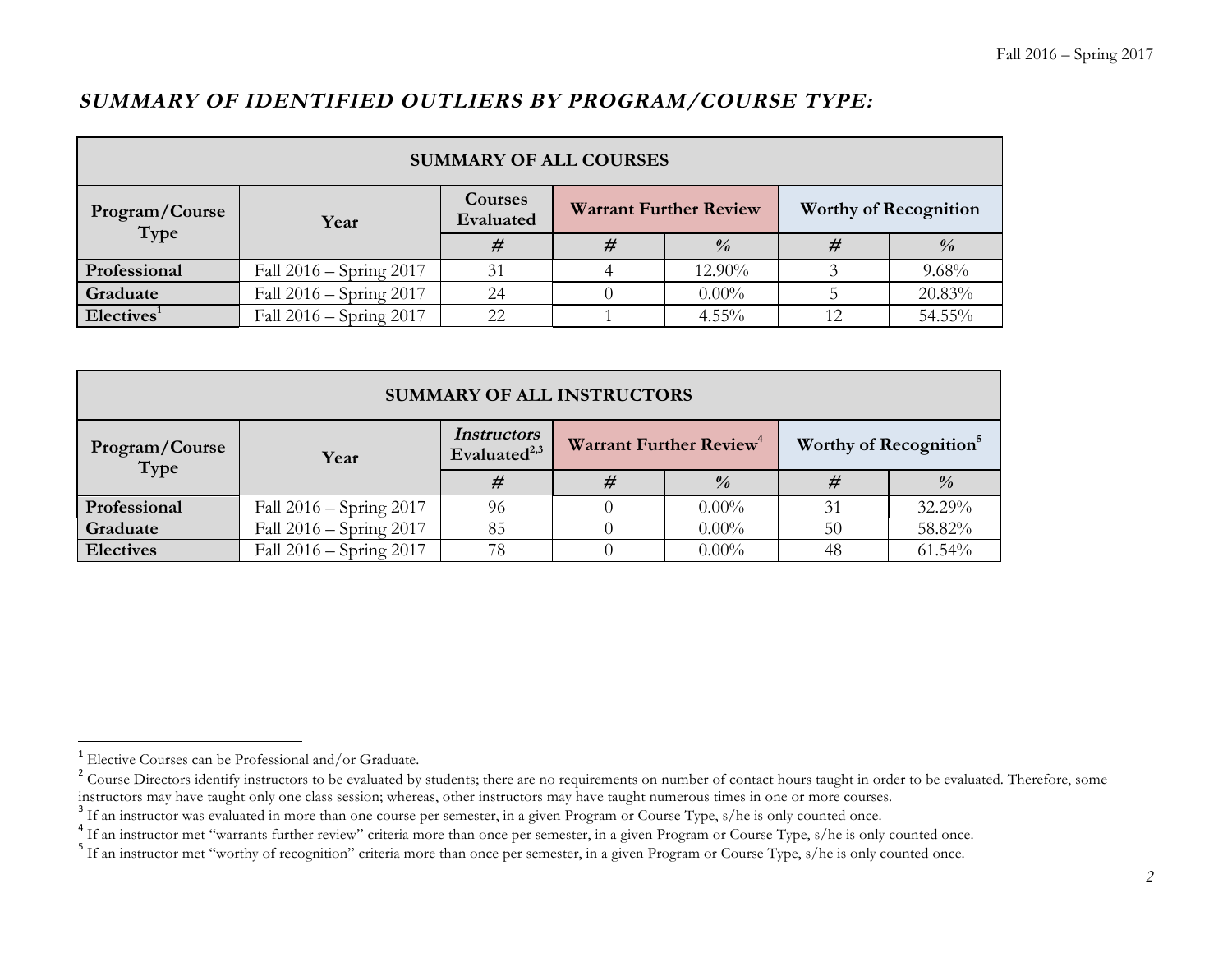## **PROFESSIONAL PROGRAM: COURSES**

| <b>SUMMARY OF COURSES</b> |                      |  |                               |                              |               |  |  |  |  |
|---------------------------|----------------------|--|-------------------------------|------------------------------|---------------|--|--|--|--|
| Semester                  | Courses<br>Evaluated |  | <b>Warrant Further Review</b> | <b>Worthy of Recognition</b> |               |  |  |  |  |
|                           |                      |  | $\frac{0}{0}$                 | #                            | $\frac{0}{0}$ |  |  |  |  |
| <b>Fall 2016</b>          | 20                   |  | $5.00\%$                      |                              | $0.00\%$      |  |  |  |  |
| Spring $2017$             |                      |  | 27.27%                        |                              | 27.27%        |  |  |  |  |
| <b>Combined</b>           |                      |  | 12.90%                        |                              | 9.68%         |  |  |  |  |

\* Appendix B provides results for each block of the Spring 2017 PY2 courses.

|             | <b>COURSES: WARRANT FURTHER REVIEW</b> |                                |                 |                                |                     |                  |                              |                            |  |  |
|-------------|----------------------------------------|--------------------------------|-----------------|--------------------------------|---------------------|------------------|------------------------------|----------------------------|--|--|
| Semester    | Course<br>Number                       | <b>Course Title</b>            | Program<br>Year | Course<br><b>Director</b>      | Total<br>Enrollment | Response<br>Rate | Criteria<br>Met <sup>6</sup> | Action/Status <sup>7</sup> |  |  |
| Fall 2016   | Removed for<br>confidentiality         | Removed for<br>confidentiality | PY1             | Removed for<br>confidentiality | 141                 | 70.21%           | A2                           |                            |  |  |
| Spring 2017 | Removed for<br>confidentiality         | Removed for<br>confidentiality | PY1             | Removed for<br>confidentiality | 147                 | 89.80%           | A2                           |                            |  |  |
| Spring 2017 | Removed for<br>confidentiality         | Removed for<br>confidentiality | PY1             | Removed for<br>confidentiality | 144                 | 68.75%           | A2                           |                            |  |  |
| Spring 2017 | Removed for<br>confidentiality         | Removed for<br>confidentiality | PY <sub>2</sub> | Removed for<br>confidentiality | 147                 | 65.99%           | A1, A2                       |                            |  |  |

<u> 1989 - Johann Barn, mars eta bat erroman erroman erroman erroman erroman erroman erroman erroman erroman err</u>

<sup>6</sup> Review Criteria, Appendix A.

<sup>&</sup>lt;sup>7</sup> Additional information available upon request.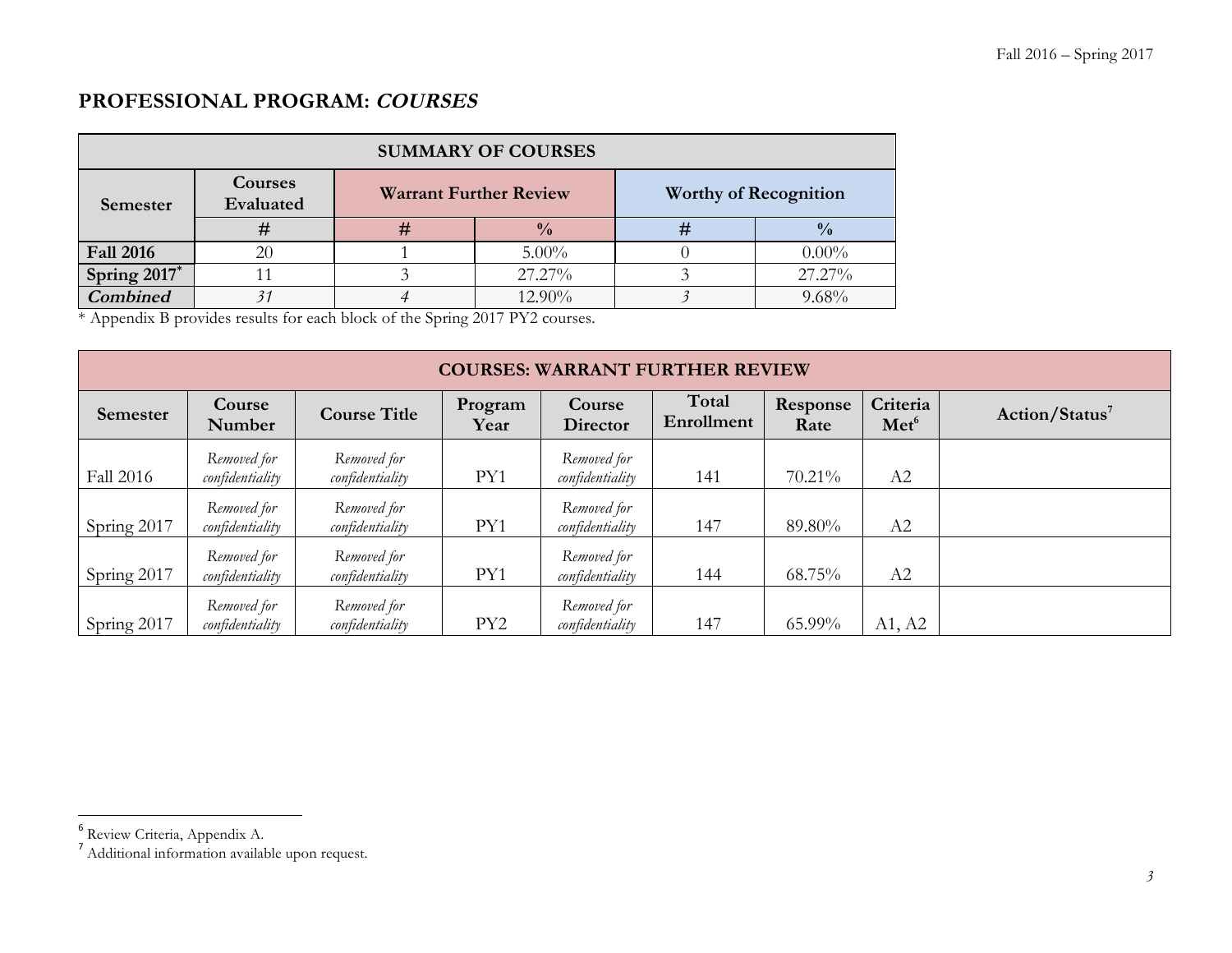|             | <b>COURSES: WORTHY OF RECOGNITION</b> |                                                                             |                 |                     |                         |                  |  |  |  |  |
|-------------|---------------------------------------|-----------------------------------------------------------------------------|-----------------|---------------------|-------------------------|------------------|--|--|--|--|
| Semester    | Course<br><b>Number</b>               | Course<br>Title                                                             | Program<br>Year | Course<br>Director  | <b>Total Enrollment</b> | Response<br>Rate |  |  |  |  |
| Fall 2016   |                                       | No professional program courses met the criteria for worthy of recognition. |                 |                     |                         |                  |  |  |  |  |
| Spring 2017 | <b>PHCY 511</b>                       | Foundations of Pharmacokinetics                                             | PY1             | Adam Persky         | 143                     | 66.43%           |  |  |  |  |
| Spring 2017 | <b>PHCY 432</b>                       | Pharmacy Law & Ethics                                                       | PY3             | <b>Betsy Sleath</b> | 161                     | 40.99%           |  |  |  |  |
| Spring 2017 | <b>PHCY 450</b>                       | Problems in Pharmacotherapy                                                 | PY3             | A. Wayne Pittman    | 161                     | 44.72%           |  |  |  |  |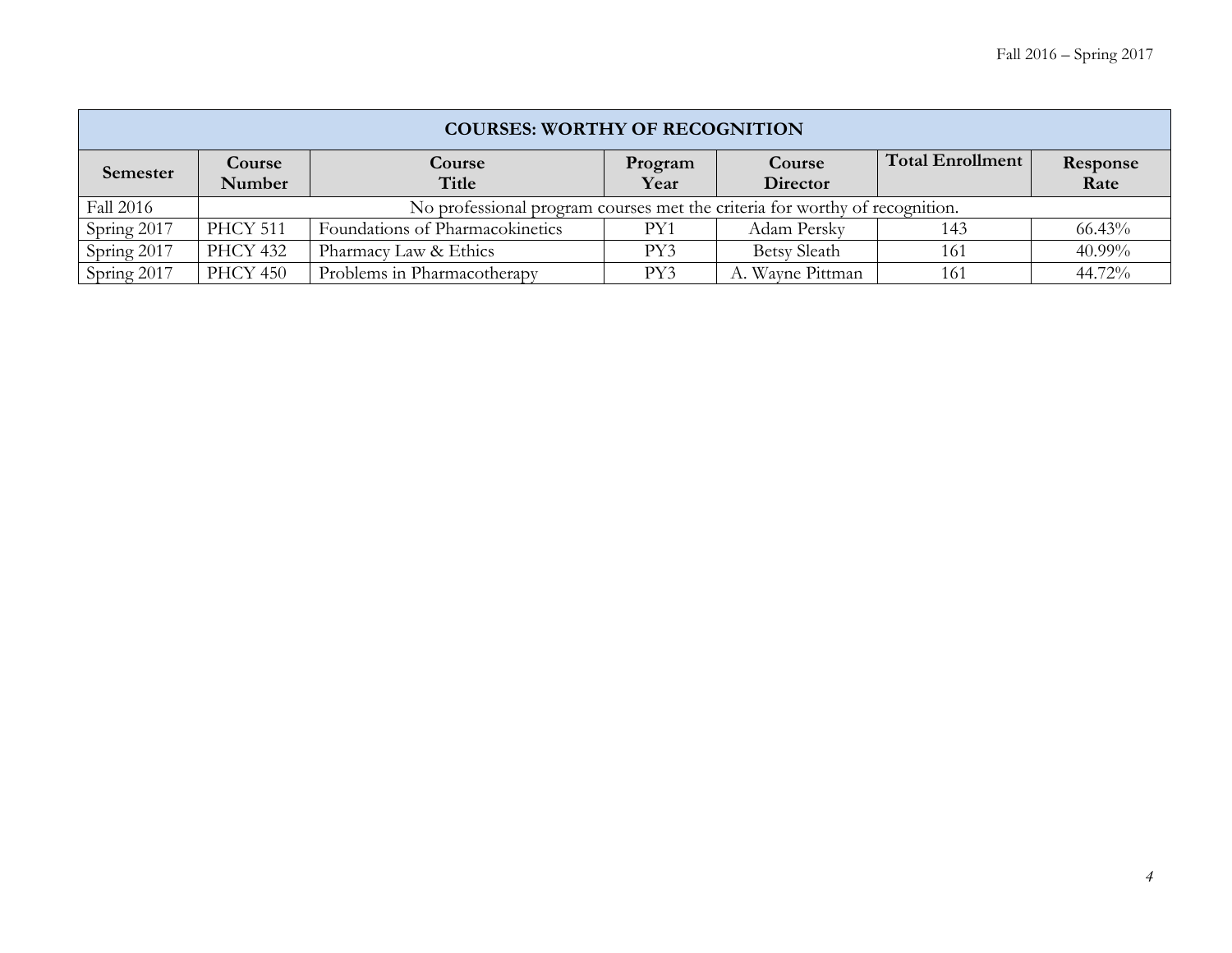## **PROFESSIONAL PROGRAM: INSTRUCTORS**

| <b>SUMMARY OF INSTRUCTORS</b> |                                         |  |                                     |                                    |               |  |  |  |  |
|-------------------------------|-----------------------------------------|--|-------------------------------------|------------------------------------|---------------|--|--|--|--|
| Semester                      | Instructors<br>Evaluated <sup>1,2</sup> |  | Warrant Further Review <sup>3</sup> | Worthy of Recognition <sup>4</sup> |               |  |  |  |  |
|                               | #                                       |  | $\frac{0}{0}$                       | #                                  | $\frac{0}{0}$ |  |  |  |  |
| <b>Fall 2016</b>              | 66                                      |  | $0.00\%$                            |                                    | 27.27%        |  |  |  |  |
| Spring 2017                   | 30                                      |  | $0.00\%$                            |                                    | 43.33%        |  |  |  |  |
| <b>Combined</b>               |                                         |  | $0.00\%$                            |                                    | 32.29%        |  |  |  |  |

| <b>INSTRUCTORS: WARRANT FURTHER REVIEW</b>                                        |                                                                                                                                                                                   |  |  |  |  |  |  |  |
|-----------------------------------------------------------------------------------|-----------------------------------------------------------------------------------------------------------------------------------------------------------------------------------|--|--|--|--|--|--|--|
| Semester                                                                          | Criteria<br>Total<br>Response<br>Course<br>Program<br><b>Course Title</b><br>Action/Status <sup>7</sup><br>Instructor<br>Year<br>Met <sup>6</sup><br>Number<br>Enrollment<br>Rate |  |  |  |  |  |  |  |
| No professional program instructors met the criteria for warrants further review. |                                                                                                                                                                                   |  |  |  |  |  |  |  |

|                 | <b>INSTRUCTORS: WORTHY OF RECOGNITION</b> |                  |                                          |                 |                     |                  |  |  |  |  |  |
|-----------------|-------------------------------------------|------------------|------------------------------------------|-----------------|---------------------|------------------|--|--|--|--|--|
| <b>Semester</b> | Instructor                                | Course<br>Number | <b>Course Title</b>                      | Program<br>Year | Total<br>Enrollment | Response<br>Rate |  |  |  |  |  |
| Fall 2016       |                                           |                  | Pharmacy Bridging Course (Organic        |                 |                     |                  |  |  |  |  |  |
|                 | Drew Lee                                  | PHCY 500         | Chemistry)                               | PY1             | 143                 | 75.52%           |  |  |  |  |  |
| Fall 2016       | Jacqui McLaughlin                         | PHCY 500         | Pharmacy Bridging Course (Biostatistics) | PY1             | 143                 | 75.52%           |  |  |  |  |  |
| Fall 2016       |                                           |                  | Pharmacy Bridging Course (Organic        |                 |                     |                  |  |  |  |  |  |
|                 | <b>Albert Bowers</b>                      | PHCY 500         | Chemistry)                               | PY1             | 143                 | 75.52%           |  |  |  |  |  |
| Fall 2016       | Adam Persky                               | PHCY 500         | Pharmacy Bridging Course (Physiology)    | PY1             | 143                 | 75.52%           |  |  |  |  |  |
| Fall 2016       | Mary Roth McClurg                         | PHCY 501         | On Becoming a Pharmacist                 | PY1             | 140                 | $65.00\%$        |  |  |  |  |  |
| Fall 2016       | Mollie Scott                              | PHCY 501         | On Becoming a Pharmacist                 | PY1             | 140                 | $65.00\%$        |  |  |  |  |  |
| Fall 2016       | Carol Otey                                | <b>PHCY 502</b>  | Pathophysiology of Human Disease         | PY1             | 141                 | 68.79%           |  |  |  |  |  |
| Fall 2016       | Jo Ellen Rodgers                          | <b>PHCY 502</b>  | Pathophysiology of Human Disease         | PY1             | 141                 | 68.79%           |  |  |  |  |  |
| Fall 2016       | Suzie Harris                              | <b>PHCY 502</b>  | Pathophysiology of Human Disease         | PY1             | 141                 | 68.79%           |  |  |  |  |  |
| Fall 2016       | Michael Jarstfer                          | PHCY 503         | Molecular Foundations of Drug Action     | PY1             | 142                 | 64.79%           |  |  |  |  |  |
| Fall 2016       | Heidi Anksorus                            | <b>PHCY 505</b>  | Medical Terminology 1                    | PY1             | 141                 | 68.79%           |  |  |  |  |  |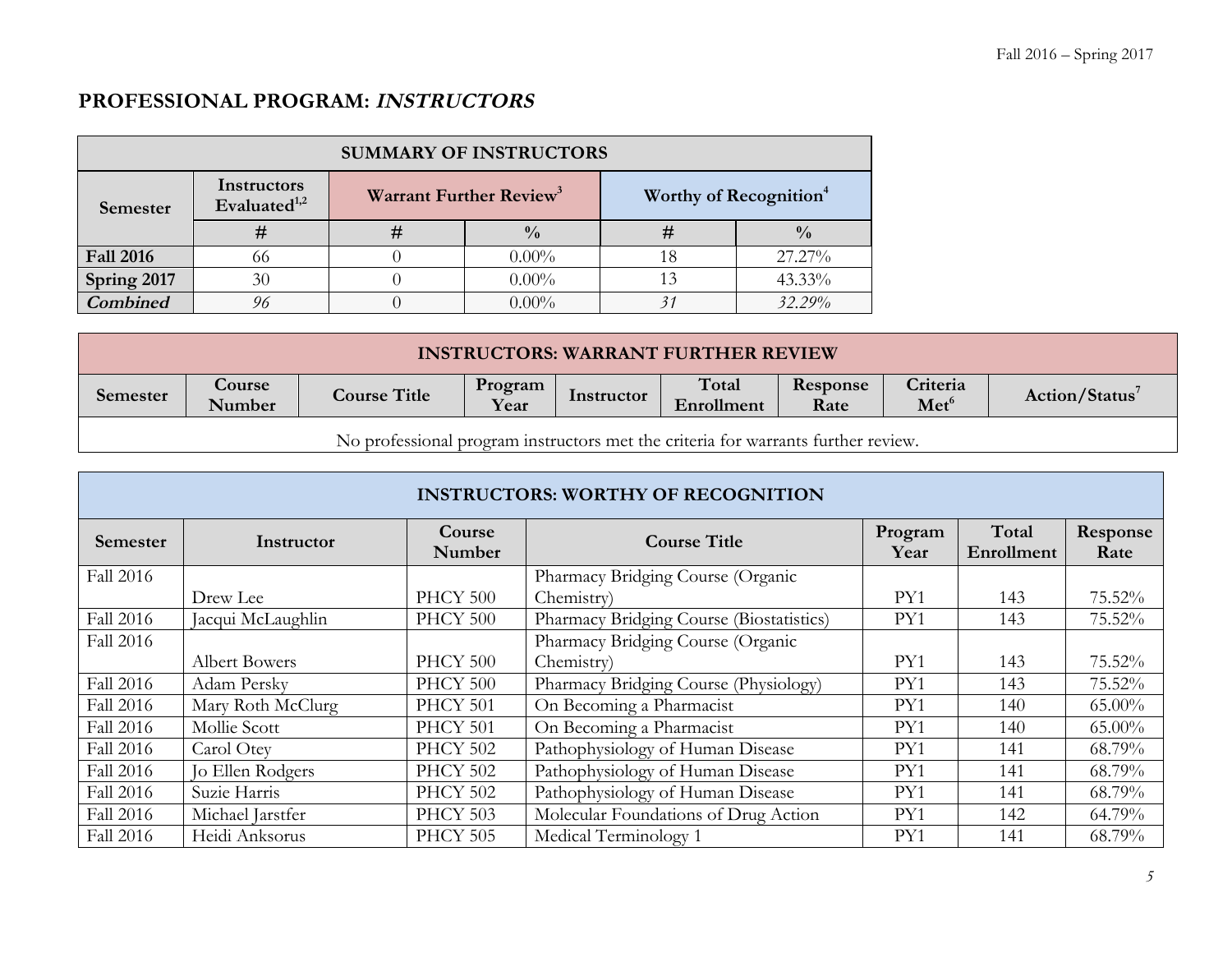J

|                  | <b>INSTRUCTORS: WORTHY OF RECOGNITION</b> |                  |                                         |                  |                     |                     |  |  |  |  |  |
|------------------|-------------------------------------------|------------------|-----------------------------------------|------------------|---------------------|---------------------|--|--|--|--|--|
| Semester         | Instructor                                | Course<br>Number | <b>Course Title</b>                     | Program<br>Year  | Total<br>Enrollment | Response<br>Rate    |  |  |  |  |  |
| Fall 2016        | Heidi Anksorus                            | PHCY 507         | Pharmaceutical Calculations 1           | PY1              | 142                 | 65.49%              |  |  |  |  |  |
| Fall 2016        | Heidi Anksorus                            | PHCY 513L        | Pharmaceutical Compounding              | PY1              | 142                 | 64.08%              |  |  |  |  |  |
| Fall 2016        | <b>Bob Shrewsbury</b>                     | PHCY 513L        | Pharmaceutical Compounding              | PY1              | 142                 | 64.08%              |  |  |  |  |  |
| <b>Fall 2016</b> | Heidi Anksorus                            | PHCY 601L        | Patient Care Lab                        | PY <sub>2</sub>  | 147                 | 68.03%              |  |  |  |  |  |
| Fall 2016        | Stacie Dusetzina                          | <b>PHCY 609</b>  | The US Healthcare System                | PY <sub>2</sub>  | 147                 | 64.63%              |  |  |  |  |  |
| Fall 2016        | <b>Bob Dupuis</b>                         | PHCY 611         | Applied Clinical Pharmacology           | PY <sub>2</sub>  | 147                 | 63.27%              |  |  |  |  |  |
| <b>Fall 2016</b> | Suzie Harris                              | PHCY 611         | Applied Clinical Pharmacology           | PY <sub>2</sub>  | 147                 | 63.27%              |  |  |  |  |  |
| <b>Fall 2016</b> | Laura Bratsch                             | PHCY 617         | The Patient Care Experience             | PY <sub>2</sub>  | 147                 | 88.44%              |  |  |  |  |  |
| Fall 2016        | Mollie Scott                              | PHCY 617         | The Patient Care Experience             | PY2              | 147                 | 88.44%              |  |  |  |  |  |
| Fall 2016        | Carla White                               | PHCY 617         | The Patient Care Experience             | PY <sub>2</sub>  | 147                 | 88.44%              |  |  |  |  |  |
| Fall 2016        | Stephen Eckel                             | PHCY 621         | Pharmacy Innovation and Problem Solving | PY2              | 147                 | 67.35%              |  |  |  |  |  |
| Fall 2016        | <b>Bob Dupuis</b>                         | PHCY 630         | Foundations of Pharmacotherapy          | PY <sub>2</sub>  | 147                 | 61.90%              |  |  |  |  |  |
| Fall 2016        | Jo Ellen Rodgers                          | PHCY 630         | Foundations of Pharmacotherapy          | PY <sub>2</sub>  | 147                 | 61.90%              |  |  |  |  |  |
| Fall 2016        | Suzie Harris                              | PHCY 630         | Foundations of Pharmacotherapy          | PY <sub>2</sub>  | 147                 | $61.90\%$           |  |  |  |  |  |
| Fall 2016        | <b>Bob Shrewsbury</b>                     | PHCY 405L        | Pharmaceutical Care Lab 5               | PY3              | 159                 | $62.26\%$           |  |  |  |  |  |
| <b>Fall 2016</b> | Michael Jarstfer                          | PHCY 425         | Medicinal Chemistry 3                   | PY3              | 160                 | 58.12%              |  |  |  |  |  |
| Fall 2016        | Suzie Harris                              | <b>PHCY 465</b>  | Professional Development 5              | PY3              | 160                 | 63.75%              |  |  |  |  |  |
| <b>Fall 2016</b> | Dennis Williams                           | PHCY 449         | Pharmacotherapy 6 - ID/Immun            | PY3              | 160                 | 23.13%              |  |  |  |  |  |
| Spring 2017      | Heidi Anksorus                            | PHCY 506         | Medical Terminology II                  | PY1              | 143                 | $\frac{1}{56.64\%}$ |  |  |  |  |  |
| Spring 2017      | Heidi Anksorus                            | PHCY 508         | Pharmaceutical Calculations II          | PY1              | 143                 | 59.44%              |  |  |  |  |  |
| Spring 2017      | Suzanne Harris                            | PHCY 510         | Foundations of Clinical Pharmacology    | $\overline{PY1}$ | 147                 | 89.80%              |  |  |  |  |  |
| Spring 2017      | Craig Lee                                 | PHCY 510         | Foundations of Clinical Pharmacology    | PY1              | 147                 | 89.80%              |  |  |  |  |  |
| Spring 2017      | Jo Ellen Rodgers                          | PHCY 510         | Foundations of Clinical Pharmacology    | PY1              | 147                 | 89.80%              |  |  |  |  |  |
| Spring 2017      | Dennis Williams                           | PHCY 510         | Foundations of Clinical Pharmacology    | PY1              | 147                 | 89.80%              |  |  |  |  |  |
| Spring 2017      | Adam Persky                               | PHCY 511         | Foundations of Pharmacokinetics         | PY1              | 143                 | 66.43%              |  |  |  |  |  |
| Spring 2017      | Shawn Hingtgen                            | <b>PHCY 512</b>  | Pharmaceutics and Drug Delivery Systems | $\overline{PY1}$ | 143                 | 74.83%              |  |  |  |  |  |
| Spring 2017      | Michael Jay                               | <b>PHCY 512</b>  | Pharmaceutics and Drug Delivery Systems | PY1              | 143                 | 74.83%              |  |  |  |  |  |
| Spring 2017      | Heidi Anksorus                            | PHCY 631         | Integrative Pharmacotherapy I           | PY <sub>2</sub>  | 147                 | 65.99%              |  |  |  |  |  |
| Spring 2017      | Mollie Scott                              | PHCY 631         | Integrative Pharmacotherapy I           | PY <sub>2</sub>  | 147                 | 65.99%              |  |  |  |  |  |
| Spring 2017      | Stephanie Kiser                           | PHCY 636         | Leadership & Professional Development I | PY <sub>2</sub>  | 147                 | 55.10%              |  |  |  |  |  |
| Spring 2017      | Macary Marciniak                          | PHCY 636         | Leadership & Professional Development I | PY <sub>2</sub>  | 147                 | 55.10%              |  |  |  |  |  |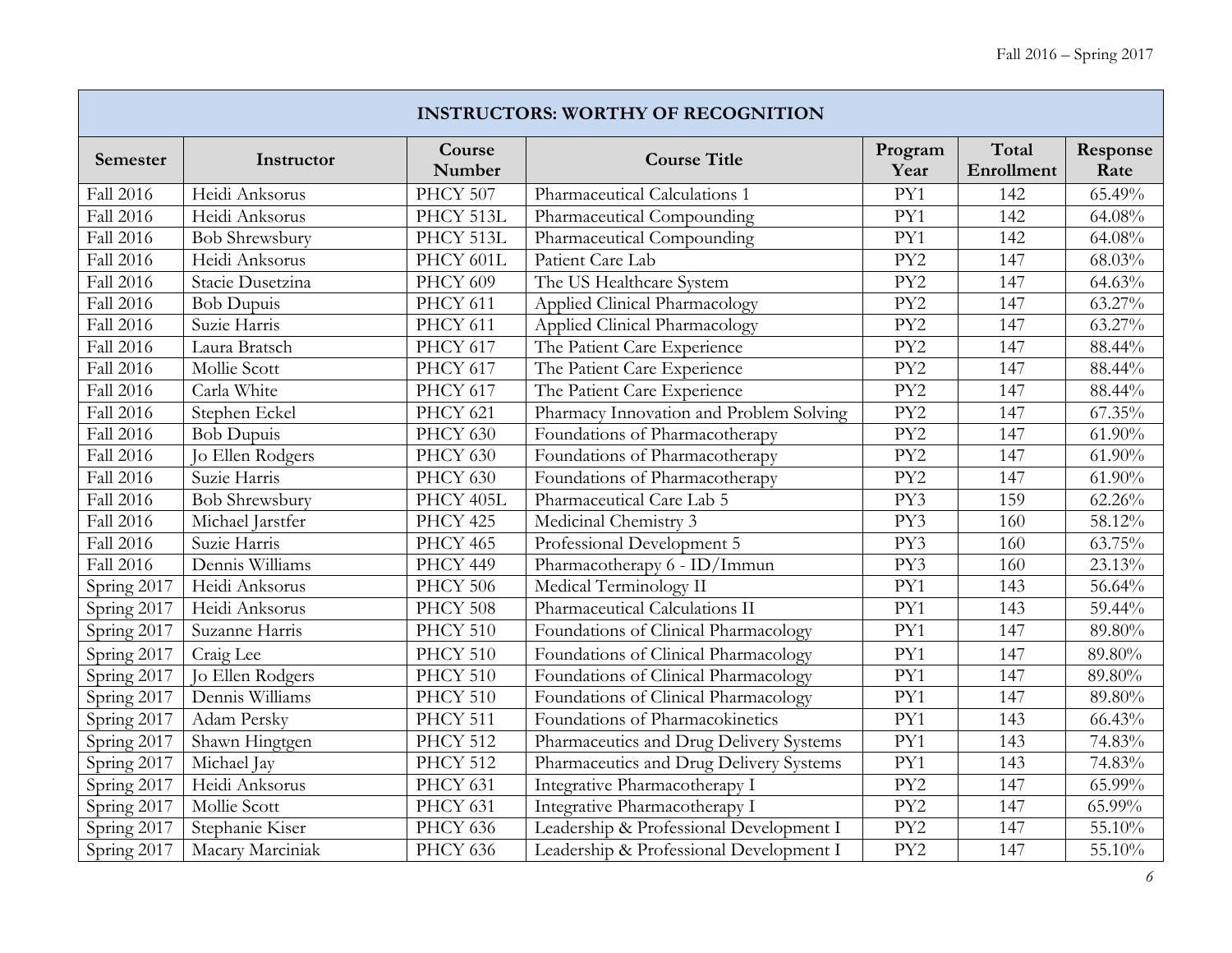|             | <b>INSTRUCTORS: WORTHY OF RECOGNITION</b> |                  |                                         |                 |                     |                  |  |  |  |  |
|-------------|-------------------------------------------|------------------|-----------------------------------------|-----------------|---------------------|------------------|--|--|--|--|
| Semester    | Instructor                                | Course<br>Number | <b>Course Title</b>                     | Program<br>Year | Total<br>Enrollment | Response<br>Rate |  |  |  |  |
| Spring 2017 | Mollie Scott                              | <b>PHCY 636</b>  | Leadership & Professional Development I | PY2             | 147                 | 55.10%           |  |  |  |  |
| Spring 2017 | Charlene Williams                         | <b>PHCY 636</b>  | Leadership & Professional Development I | PY <sub>2</sub> | 147                 | 55.10%           |  |  |  |  |
| Spring 2017 | Jay Campbell                              | <b>PHCY 432</b>  | Pharmacy Law & Ethics                   | PY3             | 161                 | 40.99%           |  |  |  |  |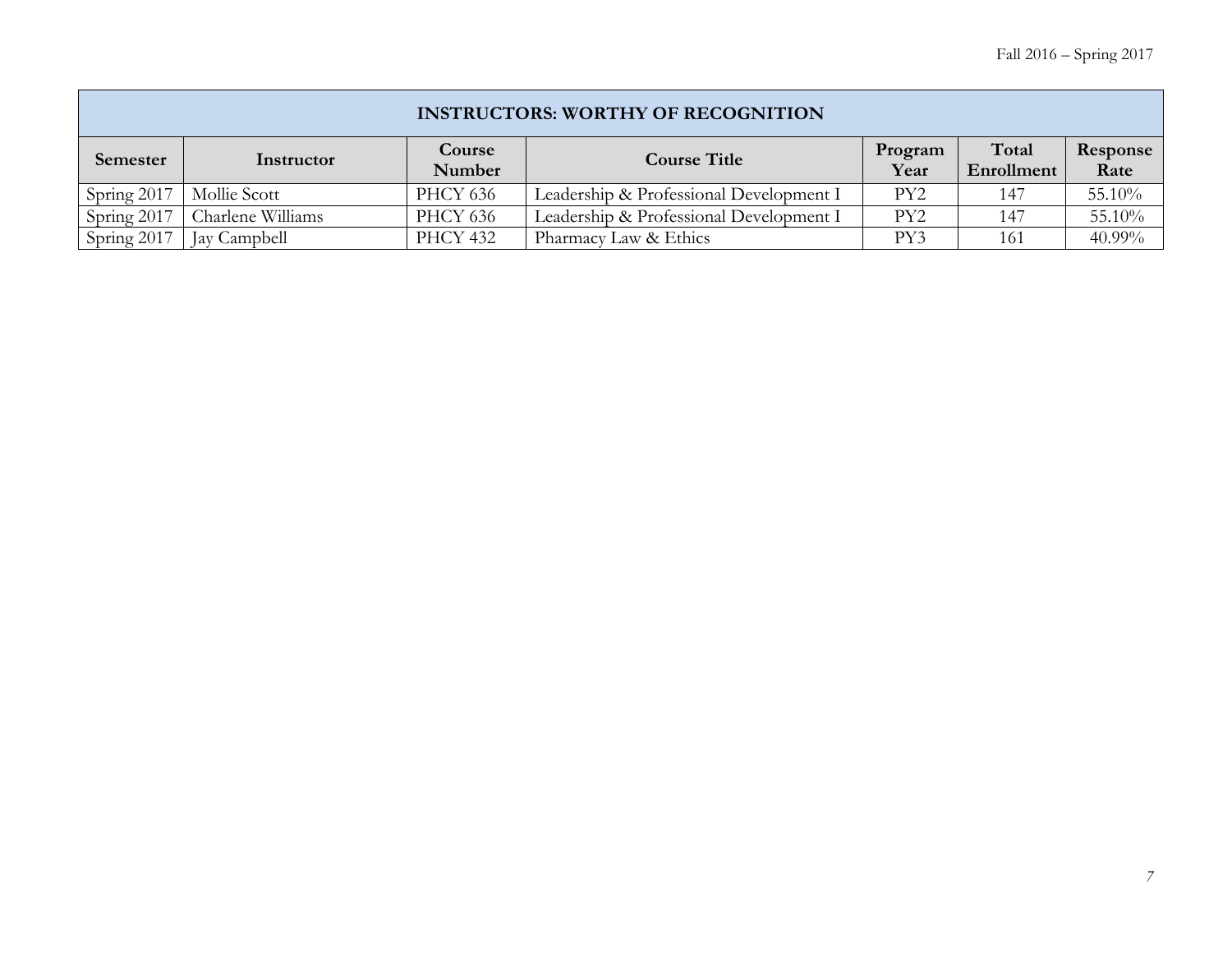# **GRADUATE PROGRAM: COURSES**

| <b>SUMMARY OF COURSES</b> |                      |   |                               |                              |               |  |  |  |  |
|---------------------------|----------------------|---|-------------------------------|------------------------------|---------------|--|--|--|--|
| Semester                  | Courses<br>Evaluated |   | <b>Warrant Further Review</b> | <b>Worthy of Recognition</b> |               |  |  |  |  |
|                           |                      | # | $\frac{0}{0}$                 |                              | $\frac{0}{0}$ |  |  |  |  |
| <b>Fall 2016</b>          |                      |   | $0.00\%$                      |                              | $30.77\%$     |  |  |  |  |
| Spring 2017               |                      |   | $0.00\%$                      |                              | $9.09\%$      |  |  |  |  |
| <b>Combined</b>           | 24                   |   | $0.00\%$                      |                              | 20.83%        |  |  |  |  |

|          | <b>COURSES: WARRANT FURTHER REVIEW</b>                                    |                     |                    |                     |                  |                              |               |  |  |
|----------|---------------------------------------------------------------------------|---------------------|--------------------|---------------------|------------------|------------------------------|---------------|--|--|
| Semester | <b>Course</b><br>Number                                                   | <b>Course Title</b> | Course<br>Director | Total<br>Enrollment | Response<br>Rate | Criteria<br>Met <sup>6</sup> | Action/Status |  |  |
|          | No graduate program courses met the criteria for warrants further review. |                     |                    |                     |                  |                              |               |  |  |

|             | <b>COURSES: WORTHY OF RECOGNITION</b> |                                              |                        |                     |                  |  |  |  |
|-------------|---------------------------------------|----------------------------------------------|------------------------|---------------------|------------------|--|--|--|
| Semester    | Course<br>Number                      | <b>Course Title</b>                          | <b>Course Director</b> | Total<br>Enrollment | Response<br>Rate |  |  |  |
| Fall 2016   | DPOP 804                              | Introduction to Healthcare Database Research | Stacie Dusetzina       | 14                  | 85.71%           |  |  |  |
| Fall 2016   | <b>DPOP 806</b>                       | Pharmaceutical Policy                        | <b>Joel Farley</b>     | 13                  | 69.23%           |  |  |  |
| Fall 2016   | MOPH 810                              | Drug Metabolism                              | Dhiren Thakker         |                     | 100.00%          |  |  |  |
| Fall 2016   | <b>PACE 860</b>                       | <b>Advanced Hospital Operations</b>          | Stephen Eckel          |                     | 87.50%           |  |  |  |
| Spring 2017 | DPET 838                              | Methods in Pharmacogenomics                  | Tim Wiltshire          |                     | $80.00\%$        |  |  |  |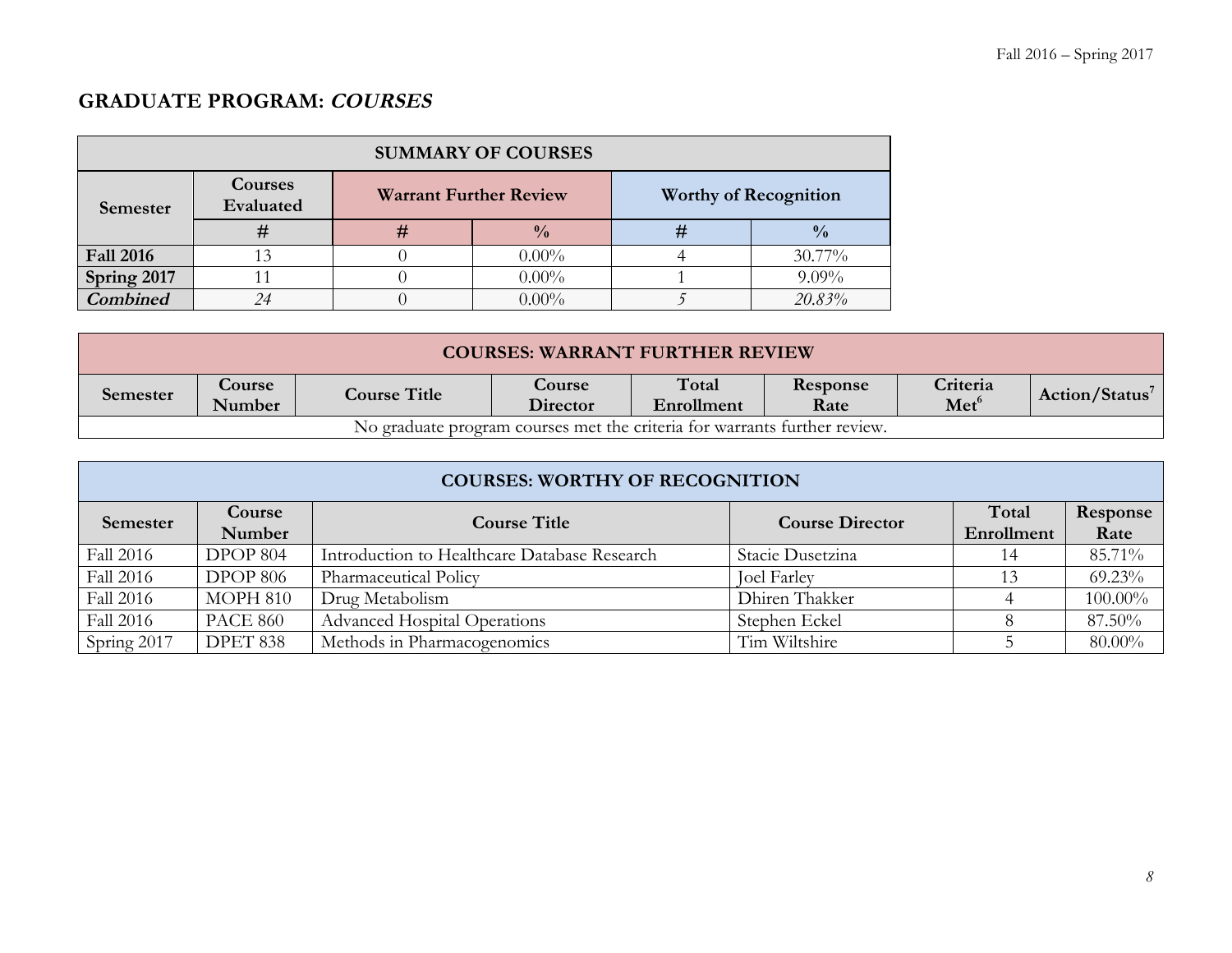# **GRADUATE PROGRAM: INSTRUCTORS**

| <b>SUMMARY OF INSTRUCTORS</b> |                                         |   |                                     |                                    |               |  |  |
|-------------------------------|-----------------------------------------|---|-------------------------------------|------------------------------------|---------------|--|--|
| Semester                      | Instructors<br>Evaluated <sup>1,2</sup> |   | Warrant Further Review <sup>3</sup> | Worthy of Recognition <sup>4</sup> |               |  |  |
|                               | #                                       | # | $\frac{0}{0}$                       | #                                  | $\frac{0}{0}$ |  |  |
| <b>Fall 2016</b>              | 48                                      |   | $0.00\%$                            | 29                                 | 60.42%        |  |  |
| Spring 2017                   | 37                                      |   | $0.00\%$                            | 21                                 | 56.76%        |  |  |
| <b>Combined</b>               | 85                                      |   | $0.00\%$                            | 50                                 | 58.82%        |  |  |

| <b>INSTRUCTORS: WARRANT FURTHER REVIEW</b>                                   |                                                                                                                                                                       |  |  |  |  |  |  |
|------------------------------------------------------------------------------|-----------------------------------------------------------------------------------------------------------------------------------------------------------------------|--|--|--|--|--|--|
| Semester                                                                     | Total<br>Criteria<br><b>Course</b><br>Response<br><b>Course Title</b><br>Action/Status <sup>7</sup><br>Instructor<br>Met <sup>6</sup><br>Enrollment<br>Number<br>Rate |  |  |  |  |  |  |
| No graduate program instructors met the criteria for warrants further review |                                                                                                                                                                       |  |  |  |  |  |  |

| <b>INSTRUCTORS: WORTHY OF RECOGNITION</b> |                      |                  |                                                         |                     |                  |  |  |
|-------------------------------------------|----------------------|------------------|---------------------------------------------------------|---------------------|------------------|--|--|
| Semester                                  | Instructor           | Course<br>Number | <b>Course Title</b>                                     | Total<br>Enrollment | Response<br>Rate |  |  |
| Fall 2016                                 | Eugene Muratov       | <b>CBMC 805</b>  | Molecular Modeling                                      |                     | 100.00%          |  |  |
| Fall 2016                                 | <b>Albert Bowers</b> | CBMC 807         | Molecular Foundations in Chemical Biology               | 15                  | $100.00\%$       |  |  |
| Fall 2016                                 | Jeff Aube            | CBMC 807         | Molecular Foundations in Chemical Biology               | 15                  | 100.00%          |  |  |
| Fall 2016                                 | Stephen Frye         | CBMC 807         | Molecular Foundations in Chemical Biology               | 15                  | 100.00%          |  |  |
| Fall 2016                                 | Daniel Gonzalez      | DPET 833         | Experimental Design Considerations in Clinical Research | 23                  | 65.22%           |  |  |
| Fall 2016                                 | Craig Lee            | DPET 833         | Experimental Design Considerations in Clinical Research | 23                  | 65.22%           |  |  |
| Fall 2016                                 | Olivia Dong          | DPET 833         | Experimental Design Considerations in Clinical Research | 23                  | $65.22\%$        |  |  |
| Fall 2016                                 | Stacie Dusetzina     | DPOP 804         | Introduction to Healthcare Database Research            | 14                  | 85.71%           |  |  |
| Fall 2016                                 | Aaron Winn           | DPOP 804         | Introduction to Healthcare Database Research            | 14                  | 85.71%           |  |  |
| Fall 2016                                 | <b>Joel Farley</b>   | <b>DPOP 806</b>  | Pharmaceutical Policy                                   | 13                  | $69.23\%$        |  |  |
| Fall 2016                                 | Alexander Kabanov    | MOPH 738         | Nanomedicine                                            | 8                   | 100.00%          |  |  |
| Fall 2016                                 | Andrew Wang          | MOPH 738         | Nanomedicine                                            | 8                   | 100.00%          |  |  |
| Fall 2016                                 | Leaf Huang           | MOPH 738         | Nanomedicine                                            | 8                   | 100.00%          |  |  |
| Fall 2016                                 | Dhiren Thakker       | <b>MOPH 810</b>  | Drug Metabolism                                         |                     | $100.00\%$       |  |  |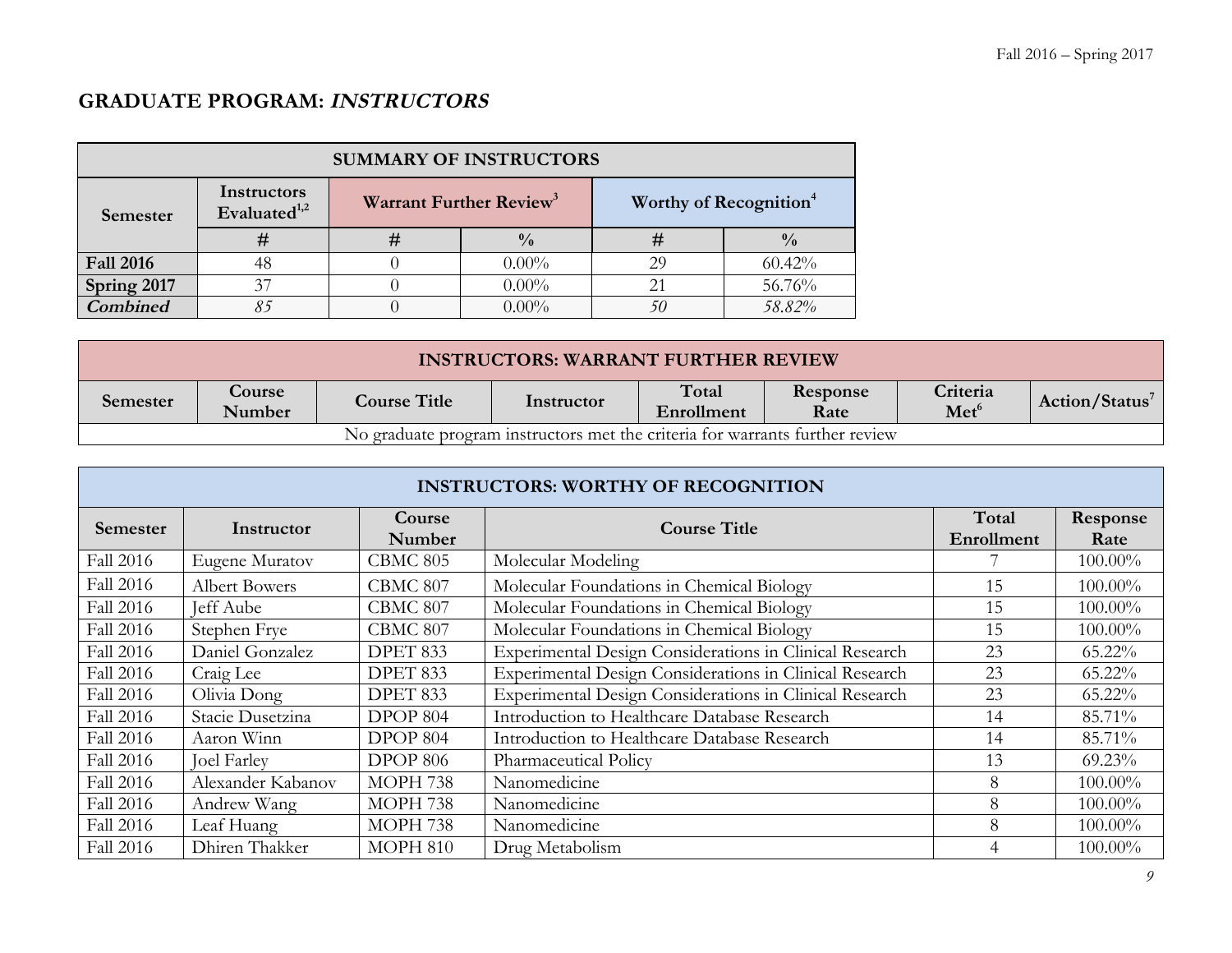|                  | <b>INSTRUCTORS: WORTHY OF RECOGNITION</b> |                  |                                                     |                     |                  |  |  |  |
|------------------|-------------------------------------------|------------------|-----------------------------------------------------|---------------------|------------------|--|--|--|
| Semester         | Instructor                                | Course<br>Number | <b>Course Title</b>                                 | Total<br>Enrollment | Response<br>Rate |  |  |  |
| Fall 2016        | Bill Zamboni                              | <b>MOPH 868</b>  | Advances in Drug Delivery and Nanomedicine          | 6                   | 100.00%          |  |  |  |
| Fall 2016        | Shawn Hingtgen                            | <b>MOPH 868</b>  | Advances in Drug Delivery and Nanomedicine          | 6                   | 100.00%          |  |  |  |
| <b>Fall 2016</b> | Leaf Huang                                | <b>MOPH 868</b>  | Advances in Drug Delivery and Nanomedicine          | 6                   | 100.00%          |  |  |  |
| Fall 2016        | Kristy Ainslie                            | <b>MOPH 868</b>  | Advances in Drug Delivery and Nanomedicine          | 6                   | $100.00\%$       |  |  |  |
| Fall 2016        | Sam Lai                                   | <b>MOPH 868</b>  | Advances in Drug Delivery and Nanomedicine          | 6                   | 100.00%          |  |  |  |
| Fall 2016        | Michael Jay                               | <b>MOPH 868</b>  | Advances in Drug Delivery and Nanomedicine          | 6                   | $100.00\%$       |  |  |  |
| Fall 2016        | Xiao Xiao                                 | <b>MOPH 868</b>  | Advances in Drug Delivery and Nanomedicine          | 6                   | $100.00\%$       |  |  |  |
| Fall 2016        | Zhen Gu                                   | <b>MOPH 868</b>  | Advances in Drug Delivery and Nanomedicine          | 6                   | 100.00%          |  |  |  |
| Fall 2016        | Antonio Bush                              | <b>PACE 815</b>  | Evaluation Research and Project Design              | 10                  | $90.00\%$        |  |  |  |
| Fall 2016        | Kathryn Morbitzer                         | <b>PACE 815</b>  | Evaluation Research and Project Design              | 10                  | $90.00\%$        |  |  |  |
| Fall 2016        | Jacqui McLaughlin                         | <b>PACE 815</b>  | Evaluation Research and Project Design              | $\overline{10}$     | $90.00\%$        |  |  |  |
| Fall 2016        | Stephen Dedrick                           | <b>PACE 833</b>  | Overview of Health System Pharmacy                  | 10                  | $90.00\%$        |  |  |  |
| Fall 2016        | Stephen Eckel                             | <b>PACE 860</b>  | Advanced Hospital Operations                        | 8                   | 87.50%           |  |  |  |
| Fall 2016        | Ian Willoughby                            | <b>PACE 860</b>  | <b>Advanced Hospital Operations</b>                 | $\overline{8}$      | 87.50%           |  |  |  |
| <b>Fall 2016</b> | Kayla Waldron                             | <b>PACE 860</b>  | <b>Advanced Hospital Operations</b>                 | 8                   | 87.50%           |  |  |  |
| Fall 2016        | Scott Savage                              | <b>PACE 860</b>  | <b>Advanced Hospital Operations</b>                 | 8                   | 87.50%           |  |  |  |
| Spring 2017      | <b>Albert Bowers</b>                      | CBMC 804A        | Biochemical Foundations of Chemical Biology         | 6                   | $100.00\%$       |  |  |  |
| Spring 2017      | Stephen Frye                              | CBMC 804A        | Biochemical Foundations of Chemical Biology         | 6                   | 100.00%          |  |  |  |
| Spring 2017      | Nate Hathaway                             | CBMC 804A        | Biochemical Foundations of Chemical Biology         | 6                   | 100.00%          |  |  |  |
| Spring 2017      | Michael Jarstfer                          | CBMC 804A        | Biochemical Foundations of Chemical Biology         | 6                   | 100.00%          |  |  |  |
|                  |                                           |                  | Biochemical Foundations of Chemical Biology Journal |                     |                  |  |  |  |
| Spring 2017      | Michael Jarstfer                          | CBMC 804B        | Club                                                | 5                   | 100.00%          |  |  |  |
|                  |                                           |                  | Biochemical Foundations of Chemical Biology Journal |                     |                  |  |  |  |
| Spring 2017      | Rihe Liu                                  | CBMC 804B        | Club                                                | 5                   | 100.00%          |  |  |  |
| Spring 2017      | Marie Josephe                             | DPET 831         |                                                     |                     |                  |  |  |  |
|                  | Horner                                    |                  | Quantitative Methods in Clinical Research           | 9                   | 77.78%           |  |  |  |
| Spring 2017      | Todd Schwart                              | DPET 831         | Quantitative Methods in Clinical Research           | 9                   | 77.78%           |  |  |  |
| Spring 2017      | Dan Weiner                                | DPET 831         | Quantitative Methods in Clinical Research           | 9                   | 77.78%           |  |  |  |
| Spring 2017      | Tim Wiltshire                             | DPET 838         | Methods in Pharmacogenomics                         | $\overline{5}$      | $80.00\%$        |  |  |  |
| Spring 2017      | Stacie Dusetzina                          | <b>DPOP 870</b>  | Pharmaceutical Outcomes Research Methods            | 5                   | 100.00%          |  |  |  |
| Spring 2017      | Elena Batrakova                           | <b>MOPH 862</b>  | Advanced Physical Pharmacy                          | 6                   | 100.00%          |  |  |  |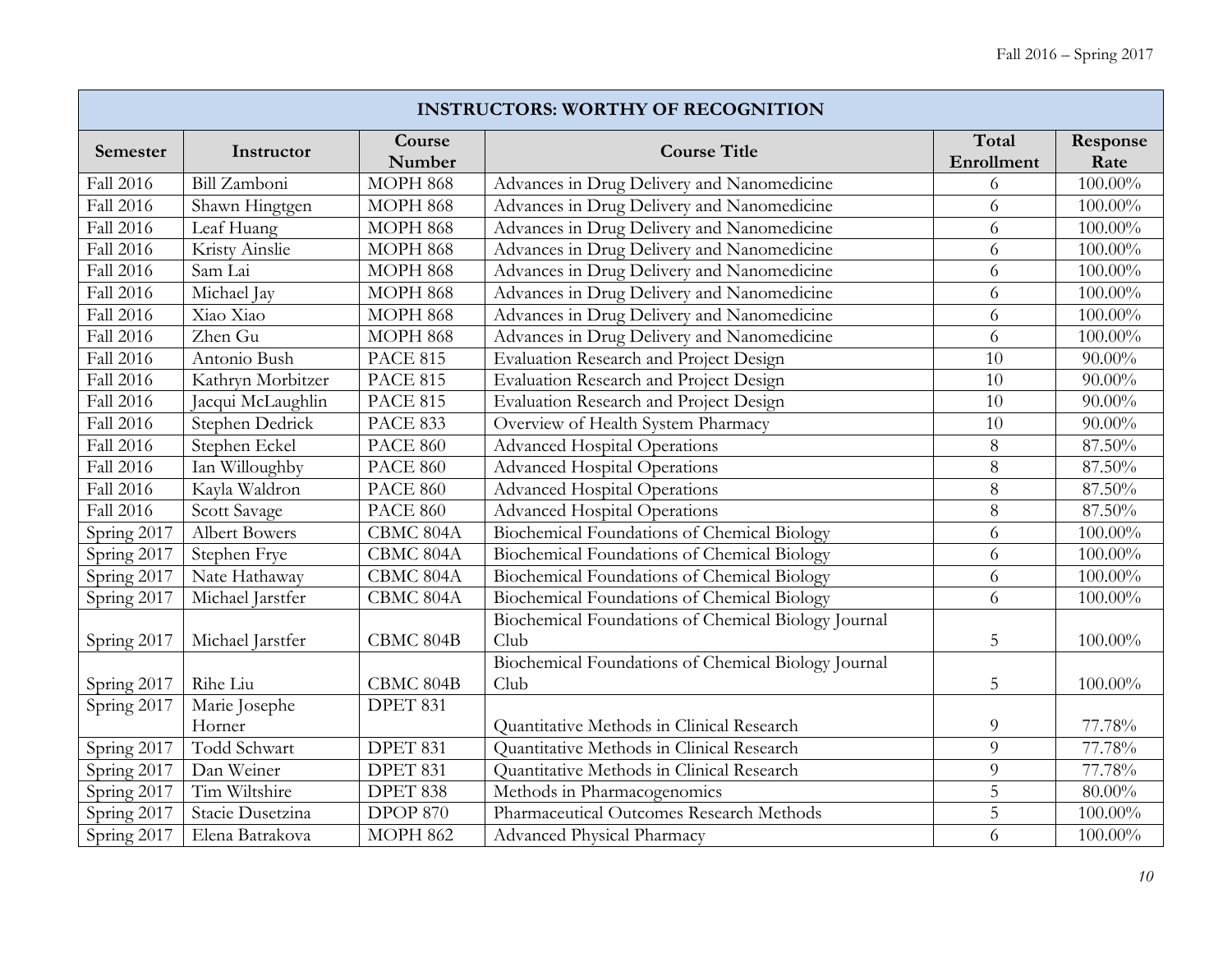|                 | <b>INSTRUCTORS: WORTHY OF RECOGNITION</b> |                 |                                                |                     |                  |  |  |  |  |
|-----------------|-------------------------------------------|-----------------|------------------------------------------------|---------------------|------------------|--|--|--|--|
| <b>Semester</b> | Course<br>Instructor<br>Number            |                 | <b>Course Title</b>                            | Total<br>Enrollment | Response<br>Rate |  |  |  |  |
| Spring 2017     | Alexander Kabanov                         | <b>MOPH 862</b> | Advanced Physical Pharmacy                     |                     | 100.00%          |  |  |  |  |
| Spring 2017     | Marina Sokolsky                           | <b>MOPH 862</b> | <b>Advanced Physical Pharmacy</b>              |                     | 100.00%          |  |  |  |  |
| Spring 2017     | Philip Smith                              | MOPH 890        | Special Topics in Advanced Pharmaceutics       |                     | 100.00%          |  |  |  |  |
| Spring 2017     | Paul Bush                                 | <b>PACE 832</b> | Financial Management of Health-system Pharmacy |                     | 87.50%           |  |  |  |  |
| Spring 2017     | Udobi Campbell                            | <b>PACE 832</b> | Financial Management of Health-system Pharmacy |                     | 87.50%           |  |  |  |  |
| Spring 2017     | Joseph Cesari                             | <b>PACE 832</b> | Financial Management of Health-system Pharmacy |                     | 87.50%           |  |  |  |  |
| Spring 2017     | Sabrina Olsen                             | <b>PACE 832</b> | Financial Management of Health-system Pharmacy |                     | 87.50%           |  |  |  |  |
| Spring 2017     | Kuldip Patel                              | <b>PACE 832</b> | Financial Management of Health-system Pharmacy |                     | 87.50%           |  |  |  |  |
| Spring 2017     | Grayson Peek                              | <b>PACE 832</b> | Financial Management of Health-system Pharmacy |                     | 87.50%           |  |  |  |  |
| Spring 2017     | Doug Raiff                                | <b>PACE 832</b> | Financial Management of Health-system Pharmacy | 8                   | 87.50%           |  |  |  |  |
| Spring 2017     | Rick Wernoski                             | <b>PACE 832</b> | Financial Management of Health-system Pharmacy |                     | 87.50%           |  |  |  |  |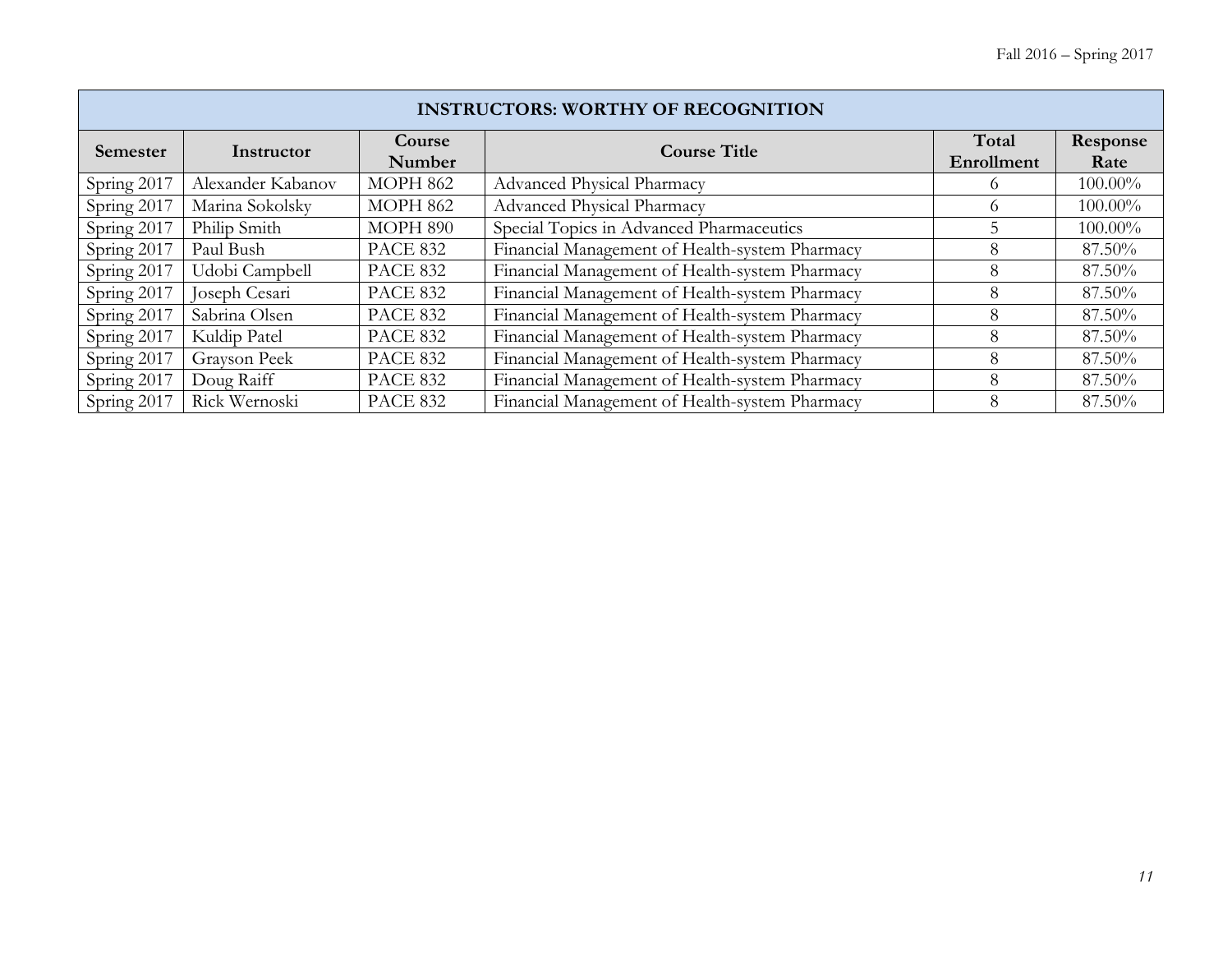### **ELECTIVE COURSES PROFESSIONAL AND GRADUATE PROGRAMS**

| <b>SUMMARY OF COURSES</b> |                                 |   |                               |    |                              |  |  |
|---------------------------|---------------------------------|---|-------------------------------|----|------------------------------|--|--|
| Semester                  | <b>Courses</b><br>Evaluated $1$ |   | <b>Warrant Further Review</b> |    | <b>Worthy of Recognition</b> |  |  |
|                           | #                               | # | $\frac{0}{0}$                 | #  | $\frac{0}{0}$                |  |  |
| <b>Fall 2016</b>          | 10                              |   | $10.00\%$                     |    | $20.00\%$                    |  |  |
| Spring 2017               | 12                              |   | $0.00\%$                      | 10 | 83.33%                       |  |  |
| <b>Combined</b>           | 22                              |   | $4.55\%$                      | 12 | 54.55%                       |  |  |

|             | <b>COURSES: WARRANT FURTHER REVIEW</b> |                             |                                                                   |                 |          |                  |                            |  |
|-------------|----------------------------------------|-----------------------------|-------------------------------------------------------------------|-----------------|----------|------------------|----------------------------|--|
| Semester    | <b>Course</b>                          | <b>Course Title</b>         | Course                                                            | Total           | Response | Criteria         | Action/Status <sup>7</sup> |  |
|             | Number                                 |                             | Director                                                          | Enrollment      | Rate     | Met <sup>6</sup> |                            |  |
|             | Removed for                            | Removed for confidentiality | Removed for                                                       | Removed for     |          |                  |                            |  |
| Fall 2016   | confidentiality                        |                             | confidentiality                                                   | confidentiality | 38.46%   | A2               |                            |  |
| Spring 2017 |                                        |                             | No elective courses met the criteria for warrants further review. |                 |          |                  |                            |  |

|             | <b>COURSES: WORTHY OF RECOGNITION</b> |                                                  |                        |            |            |  |  |  |  |
|-------------|---------------------------------------|--------------------------------------------------|------------------------|------------|------------|--|--|--|--|
| Semester    | <b>Course</b>                         | Course                                           | Course                 | Total      | Response   |  |  |  |  |
|             | Number                                | Title                                            | <b>Director</b>        | Enrollment | Rate       |  |  |  |  |
|             |                                       |                                                  | Herb Patterson & Craig |            |            |  |  |  |  |
| Fall 2016   | DPET 813                              | Advanced Cardiovascular Pharmacotherapy          | Lee                    | 51         | 66.67%     |  |  |  |  |
|             |                                       | Radiopharmacy 1: The Physics and Chemistry of    |                        |            |            |  |  |  |  |
| Fall 2016   | MOPH 801                              | Molecular Imaging                                | Eric Smith             | 13         | $61.54\%$  |  |  |  |  |
| Spring 2017 | <b>DPET 812</b>                       | Adv Hem/Onc Pharmacotherapy                      | Amber Proctor          | 22         | 54.55%     |  |  |  |  |
| Spring 2017 | <b>DPET 823</b>                       | International Clinical Classroom Case Discussion | Dennis Williams        | 11         | $100.00\%$ |  |  |  |  |
| Spring 2017 | MOPH 802                              | Radiopharmacy II - The Drugs of Nuclear Pharmacy | Eric Smith             |            | 44.44%     |  |  |  |  |
|             | PACE 800                              | Geriatric Pharmacy Practice                      | Kim Sanders / Tasha    |            | 100.00%    |  |  |  |  |
| Spring 2017 |                                       |                                                  | Woodall                |            |            |  |  |  |  |
| Spring 2017 | <b>PACE 803</b>                       | Ambulatory Care Pharmacy                         | Phil Rodgers           | 32         | 37.50%     |  |  |  |  |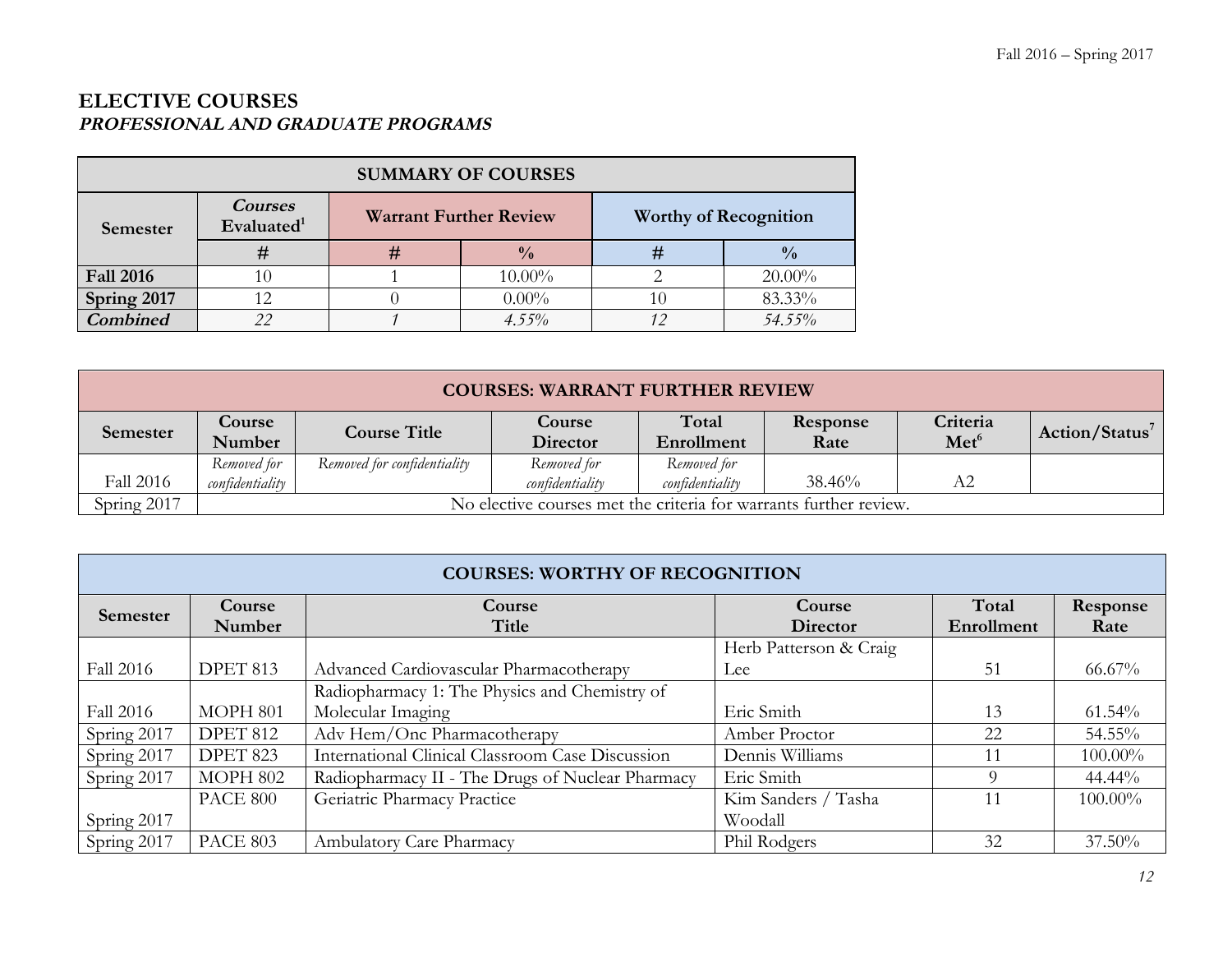|             | <b>COURSES: WORTHY OF RECOGNITION</b> |                                                     |                       |            |           |  |  |  |  |
|-------------|---------------------------------------|-----------------------------------------------------|-----------------------|------------|-----------|--|--|--|--|
| Semester    | Course                                | Course                                              | Course                | Total      | Response  |  |  |  |  |
|             | Number                                | Title                                               | Director              | Enrollment | Rate      |  |  |  |  |
| Spring 2017 | <b>PACE 807</b>                       | Veterinary Pharmacotherapy                          | Gigi Davidson         |            | 72.73%    |  |  |  |  |
|             |                                       | Effective Teaching Strategies in Health Professions |                       |            |           |  |  |  |  |
| Spring 2017 | <b>PACE 809</b>                       | Education                                           | Tom Angelo            |            | 90.91%    |  |  |  |  |
| Spring 2017 | <b>PACE 810</b>                       | The Science of Pharmaceutical Compounding           | <b>Bob Shrewsbury</b> |            | 81.82%    |  |  |  |  |
| Spring 2017 | <b>PACE 811</b>                       | Contemporary Communications in Healthcare           | Carla White           | 34         | 76.47%    |  |  |  |  |
| Spring 2017 | <b>PACE 896</b>                       | Pysch Pharmacotherapy                               | Suzie Harris          | 30         | $46.67\%$ |  |  |  |  |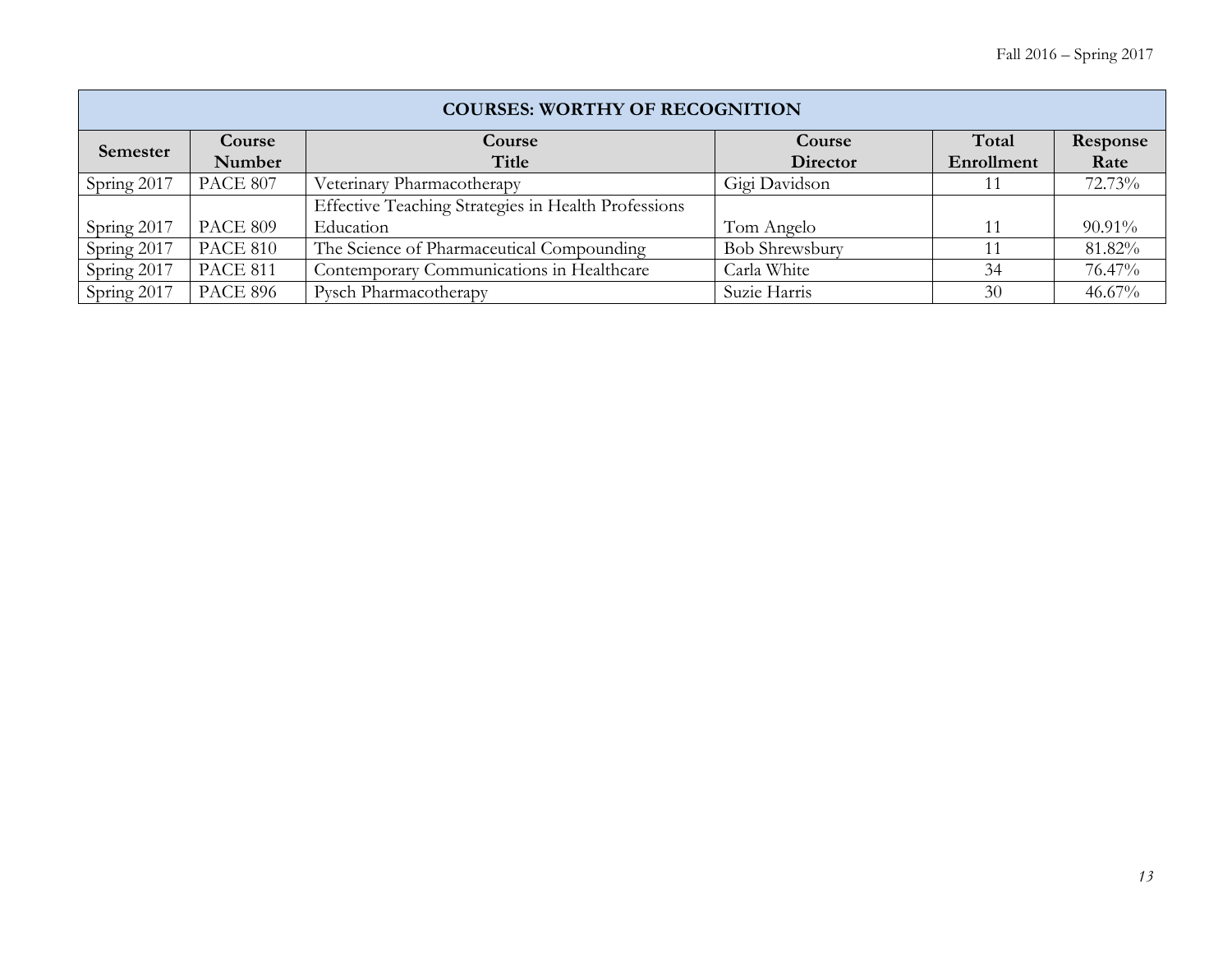## **ELECTIVE INSTRUCTORS**

### **PROFESSIONAL AND GRADUATE PROGRAMS**

| <b>ELECTIVE INSTRUCTORS</b> |                                |            |                               |        |                                    |  |  |  |
|-----------------------------|--------------------------------|------------|-------------------------------|--------|------------------------------------|--|--|--|
| Semester                    | Instructors<br>Evaluated $1,2$ |            | <b>Warrant Further Review</b> |        | Worthy of Recognition <sup>3</sup> |  |  |  |
|                             | #                              | $\bm{\pi}$ | $\frac{0}{0}$                 |        | $\frac{0}{0}$                      |  |  |  |
| <b>Fall 2016</b>            | 34                             |            | $0.00\%$                      |        | 61.76%                             |  |  |  |
| Spring 2017                 | 44                             |            | $\cap$                        | 61.36% |                                    |  |  |  |
| <b>Combined</b>             | 78                             |            | $0.00\%$                      | 48     | 61.54%                             |  |  |  |

| <b>INSTRUCTORS: WARRANT FURTHER REVIEW</b>                           |                         |                     |            |                     |                  |                              |                |
|----------------------------------------------------------------------|-------------------------|---------------------|------------|---------------------|------------------|------------------------------|----------------|
| Semester                                                             | <b>Course</b><br>Number | <b>Course Title</b> | Instructor | Total<br>Enrollment | Response<br>Rate | Criteria<br>Met <sup>6</sup> | Action/Status' |
| No elective instructors met the criteria for warrants further review |                         |                     |            |                     |                  |                              |                |

| <b>INSTRUCTORS: WORTHY OF RECOGNITION</b> |                     |                  |                                               |                     |                  |  |  |
|-------------------------------------------|---------------------|------------------|-----------------------------------------------|---------------------|------------------|--|--|
| <b>Semester</b>                           | Instructor          | Course<br>Number | Course<br>Title                               | Total<br>Enrollment | Response<br>Rate |  |  |
| Fall 2016                                 | Craig Lee           | DPET 813         | Advanced Cardiovascular Pharmacotherapy       | 51                  | 66.67%           |  |  |
| Fall 2016                                 | Herb Patterson      | DPET 813         | Advanced Cardiovascular Pharmacotherapy       | 51                  | 66.67%           |  |  |
| Fall 2016                                 | Iver Prashanth      | DPET 813         | Advanced Cardiovascular Pharmacotherapy       | 51                  | $66.67\%$        |  |  |
| Fall 2016                                 | Jo Ellen Rodgers    | DPET 813         | Advanced Cardiovascular Pharmacotherapy       | 51                  | $66.67\%$        |  |  |
| Fall 2016                                 | Jennifer Burch      | DPET 816         | Introduction to Integrative Medicine          | 26                  | 38.46%           |  |  |
| Fall 2016                                 | Amy Greeson         | DPET 816         | Introduction to Integrative Medicine          | 26                  | 38.46%           |  |  |
| Fall 2016                                 | Denise Pastoor      | DPET 816         | Introduction to Integrative Medicine          | 26                  | 38.46%           |  |  |
| Fall 2016                                 | Herb Patterson      | DPET 830         | Introduction to Drug Development              | 20                  | 65.00%           |  |  |
| Fall 2016                                 | Frederico Innocenti | DPET 832         | Introduction to Applied Parmacogenomics       | 15                  | 66.67%           |  |  |
|                                           |                     |                  | Radiopharmacy 1: The Physics and Chemistry of |                     |                  |  |  |
| Fall 2016                                 | Eric Smith          | MOPH 801         | Molecular Imaging                             | 13                  | 61.54%           |  |  |
| <b>Fall 2016</b>                          | Philip Rodgers      | <b>PACE 803</b>  | Ambulatory Care Pharmacy                      | 50                  | 70.00%           |  |  |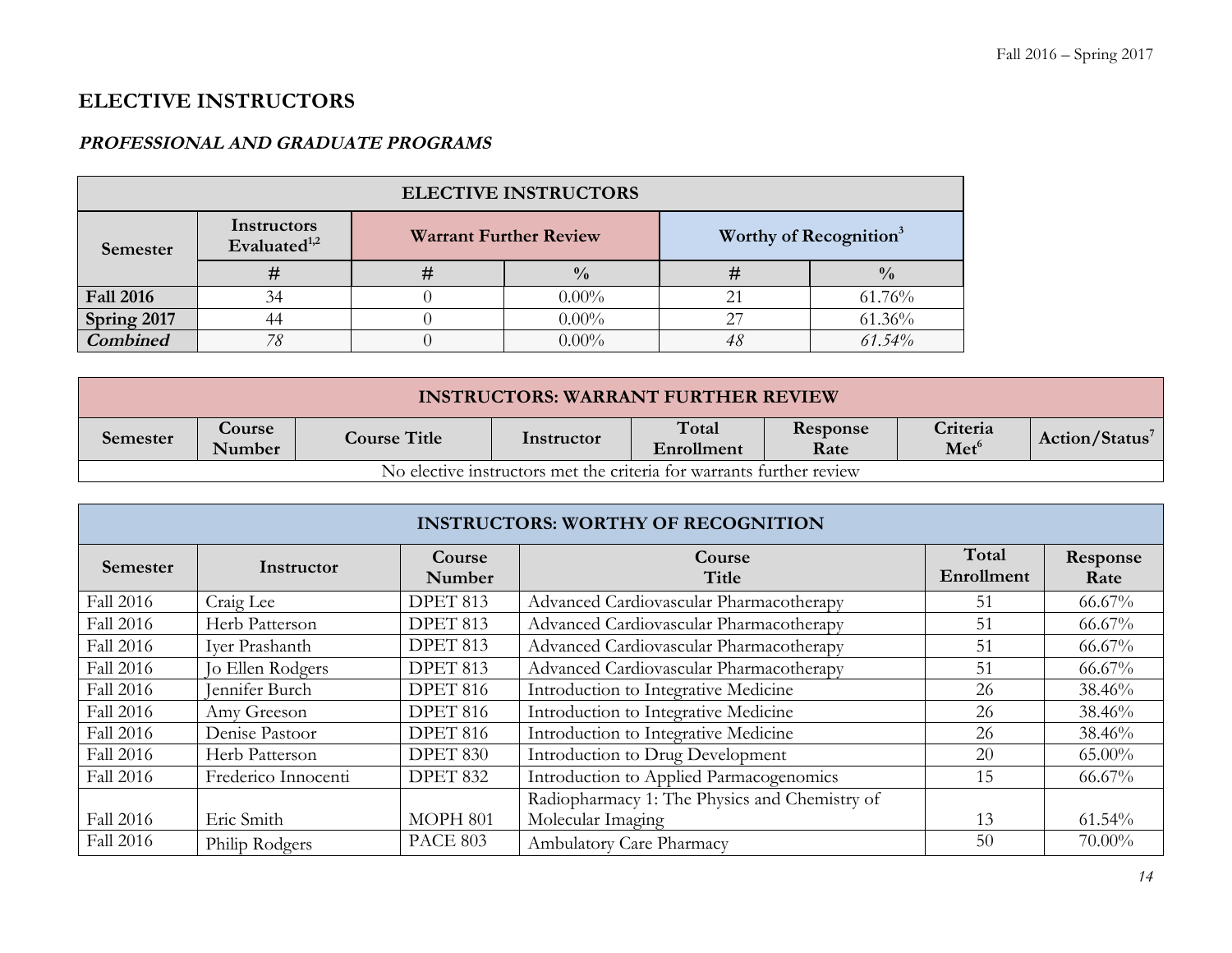| <b>INSTRUCTORS: WORTHY OF RECOGNITION</b> |                  |                              |                                                     |                     |                  |  |  |  |
|-------------------------------------------|------------------|------------------------------|-----------------------------------------------------|---------------------|------------------|--|--|--|
| Semester                                  | Instructor       | Course<br>Number             | Course<br><b>Title</b>                              | Total<br>Enrollment | Response<br>Rate |  |  |  |
| Fall 2016                                 | Mollie Scott     | PACE 803                     | Ambulatory Care Pharmacy                            | 50                  | 70.00%           |  |  |  |
| Fall 2016                                 | Carla White      | <b>PACE 811</b>              | Contemporary Communications in Healthcare           | 19                  | 78.95%           |  |  |  |
| Fall 2016                                 | Greene Shepherd  | <b>PACE 813</b>              | <b>Clinical Toxicology</b>                          | 37                  | 51.35%           |  |  |  |
| Fall 2016                                 | Cody Clifton     | <b>PACE 831</b>              | Applied Case Studies in Self-Care Therapeutics      | 22                  | 59.09%           |  |  |  |
| Fall 2016                                 | Alastair Hay     | <b>PACE 831</b>              | Applied Case Studies in Self-Care Therapeutics      | 22                  | 59.09%           |  |  |  |
| Fall 2016                                 | Edana Holliday   | <b>PACE 831</b>              | Applied Case Studies in Self-Care Therapeutics      | 22                  | 59.09%           |  |  |  |
| <b>Fall 2016</b>                          | Laura Rhodes     | <b>PACE 831</b>              | Applied Case Studies in Self-Care Therapeutics      | 22                  | 59.09%           |  |  |  |
| Fall 2016                                 | Macary Marciniak | <b>PACE 831</b>              | Applied Case Studies in Self-Care Therapeutics      | 22                  | 59.09%           |  |  |  |
| <b>Fall 2016</b>                          | Shannon Rudolph  | <b>PACE 831</b>              | Applied Case Studies in Self-Care Therapeutics      | 22                  | 59.09%           |  |  |  |
| Fall 2016                                 | Stefanie Ferreri | <b>PACE 831</b>              | Applied Case Studies in Self-Care Therapeutics      | 22                  | 59.09%           |  |  |  |
| Fall 2016                                 | Amber Yopp       | <b>PACE 831</b>              | Applied Case Studies in Self-Care Therapeutics      | 22                  | 59.09%           |  |  |  |
| Spring 2017                               | Ashley Marx      | DPET 811                     | <b>Infectious Diseases</b>                          | $\overline{31}$     | 35.48%           |  |  |  |
| Spring 2017                               | Amber Proctor    | <b>DPET 812</b>              | Adv Hem/Onc Pharmacotherapy                         | 22                  | 54.55%           |  |  |  |
|                                           |                  |                              | Making Medicines: The Process of Drug               |                     |                  |  |  |  |
| Spring 2017                               | Roy Hawke        | DPET 817                     | Development                                         | 26                  | 46.15%           |  |  |  |
| Spring 2017                               | Dennis Williams  | <b>DPET 823</b>              | International Clinical Classroom Case Discussion    | $\overline{11}$     | 100.00%          |  |  |  |
| Spring 2017                               | Eric Smith       | <b>MOPH 802</b>              | Radiopharmacy II - The Drugs of Nuclear Pharmacy    | 9                   | 44.44%           |  |  |  |
| Spring 2017                               | Kim Sanders      | $\overline{\text{PACE}}$ 800 | Geriatric Pharmacy Practice                         | 11                  | 100.00%          |  |  |  |
| Spring 2017                               | Tasha Woodall    | <b>PACE 800</b>              | Geriatric Pharmacy Practice                         | 11                  | 100.00%          |  |  |  |
| Spring 2017                               | Phil Rodgers     | PACE 803                     | Ambulatory Care Pharmacy                            | 32                  | 37.50%           |  |  |  |
| Spring 2017                               | Kim Sanders      | <b>PACE 803</b>              | Ambulatory Care Pharmacy                            | 32                  | 37.50%           |  |  |  |
| Spring 2017                               | Mollie Scott     | PACE 803                     | Ambulatory Care Pharmacy                            | 32                  | 37.50%           |  |  |  |
| Spring 2017                               | Amber Korn       | <b>PACE 806</b>              | Medication Therapy Management                       | 36                  | 30.56%           |  |  |  |
| Spring 2017                               | Amanda Savage    | <b>PACE 806</b>              | Medication Therapy Management                       | 36                  | 30.56%           |  |  |  |
| Spring 2017                               | Amber Yopp       | <b>PACE 806</b>              | Medication Therapy Management                       | 36                  | 30.56%           |  |  |  |
| Spring 2017                               | Erin Brewer      | <b>PACE 807</b>              | Veterinary Pharmacotherapy                          | 11                  | 72.73%           |  |  |  |
| Spring 2017                               | Gigi Davidson    | PACE 807                     | Veterinary Pharmacotherapy                          | 11                  | 72.73%           |  |  |  |
| Spring 2017                               | Emily Maynard    | PACE 807                     | Veterinary Pharmacotherapy                          | 11                  | 72.73%           |  |  |  |
| Spring 2017                               | Emma Stafford    | PACE 807                     | Veterinary Pharmacotherapy                          | 11                  | 72.73%           |  |  |  |
|                                           |                  |                              | Effective Teaching Strategies in Health Professions |                     |                  |  |  |  |
| Spring 2017                               | Tom Angelo       | PACE 809                     | Education                                           | 11                  | 90.91%           |  |  |  |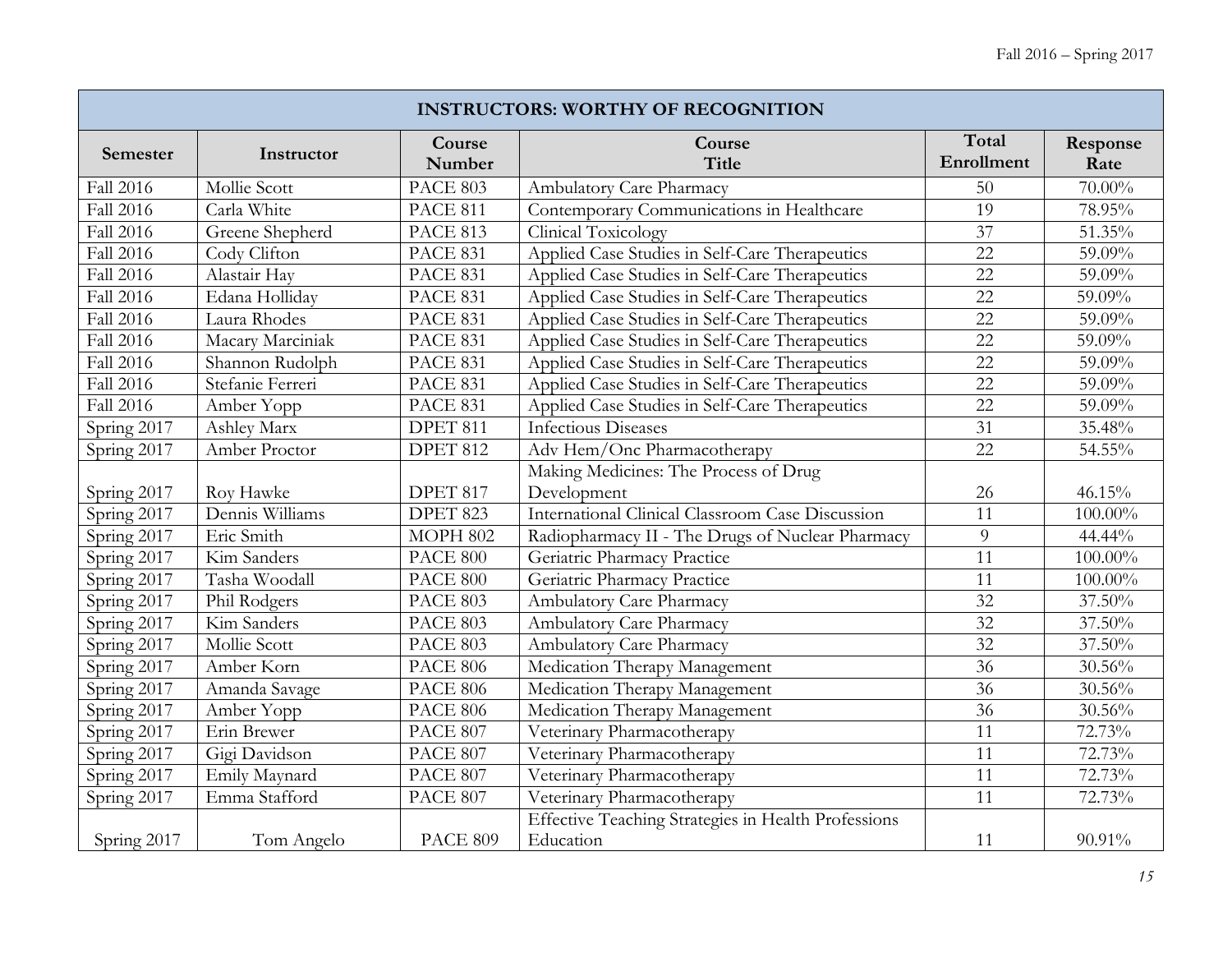| <b>INSTRUCTORS: WORTHY OF RECOGNITION</b> |                       |                  |                                                     |                     |                  |  |  |
|-------------------------------------------|-----------------------|------------------|-----------------------------------------------------|---------------------|------------------|--|--|
| Semester                                  | Instructor            | Course<br>Number | Course<br>Title                                     | Total<br>Enrollment | Response<br>Rate |  |  |
| Spring 2017                               | <b>Bob Shrewsbury</b> | <b>PACE 810</b>  | The Science of Pharmaceutical Compounding           | 11                  | 81.82%           |  |  |
| Spring 2017                               | Carla White           | <b>PACE 811</b>  | Contemporary Communications in Healthcare           | 34                  | 76.47%           |  |  |
| Spring 2017                               | Shawna Beck           | <b>PACE 812</b>  | Pediatric Pharmacy                                  | 33                  | 36.36%           |  |  |
| Spring 2017                               | Alice Pan             | <b>PACE 812</b>  | Pediatric Pharmacy                                  | 33                  | 36.36%           |  |  |
| Spring 2017                               | Greene Shepherd       | PACE 814         | Disaster Preparedness                               | 53                  | 49.06%           |  |  |
| Spring 2017                               | Shauna Garris         | <b>PACE 896</b>  | Pysch Pharmacotherapy                               | 30                  | $46.67\%$        |  |  |
| Spring 2017                               | Lindsey Kennedy       | <b>PACE 896</b>  | Pysch Pharmacotherapy                               | 30                  | $46.67\%$        |  |  |
| Spring 2017                               | Cameron Mitchell      | <b>PACE 896</b>  | Pysch Pharmacotherapy                               | 30                  | 46.67%           |  |  |
| Spring 2017                               | Laney Owings          | <b>PACE 896</b>  | Pysch Pharmacotherapy                               | 30                  | $46.67\%$        |  |  |
| Spring 2017                               | Emily Volger          | <b>PACE 896</b>  | Pysch Pharmacotherapy                               | 49                  | $46.67\%$        |  |  |
|                                           |                       |                  | Multidisciplinary Perspectives on Managing Diabetes |                     |                  |  |  |
| Spring 2017                               | Lauren McKnight       | PHCY 608I        | Mellitus                                            | 49                  | 40.82%           |  |  |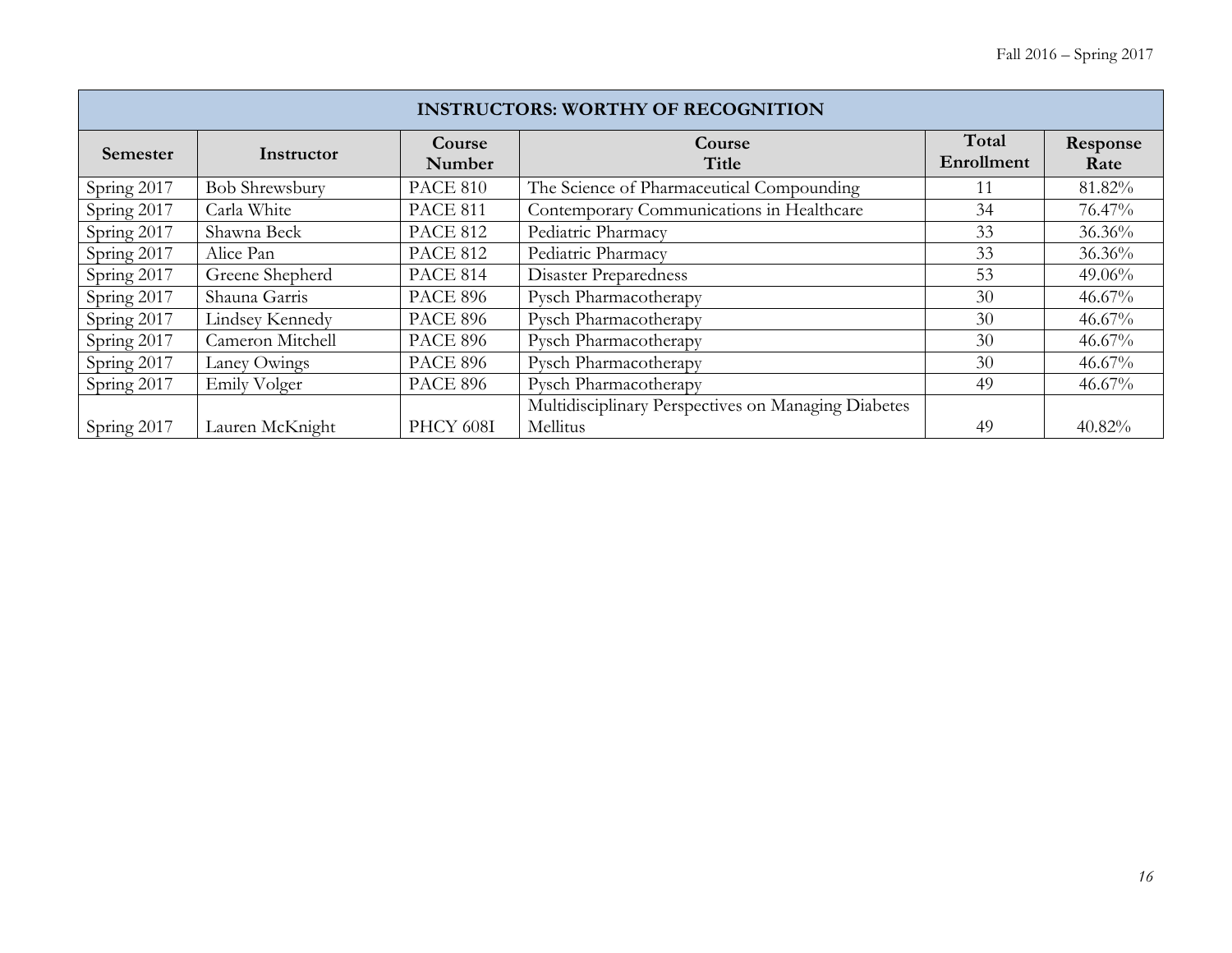#### **Appendix A: Student Course Evaluation Review Criteria**

The Office of Strategic Planning and Assessment reviews all Professional and Graduate course evaluation results (including Electives) using the below criteria:

#### **Course**

#### **A. Courses warranting further review**

- 1. Median rating of <3 on 3 or more questions; **OR**,
- 2. Median rating of <3 for "overall rating of course" question

#### **B. Courses worthy of recognition**

- 1. Median rating  $>$  or  $=$  4.5 on 4 or more questions; AND,
- 2. Median rating  $>$  or  $=$  4.5 for "overall rating of course" question

#### **Instructor**

#### **C. Instructors warranting further review**

1. Median rating of <3 for "Overall, the instructor was an effective teacher" question

#### **D. Instructors worthy of recognition**

1. Median rating of  $>$  or  $=$  4.5 for "Overall, the instructor was an effective teacher" question

#### **Evaluation Instrument Details:**

- *Likert scale:* 1 = Strongly Disagree, 2=Disagree, 3=Neither Disagree nor Agree, 4=Agree, 5=Strongly Agree
- *Number of Likert Scale Questions:* 7 Course-Level Questions and 2 Instructor-Level Questions.

**Custom Questions:** Custom questions are not included in OSPA's review of course evaluation results.

Graduate Program: In order for graduate courses/instructors to be identified as "warranting further review" or "worthy of recognition," student response rates on course evaluations must be approximately 80% for courses with 10 or fewer students, and approximately 60% for courses with 10 or more students.